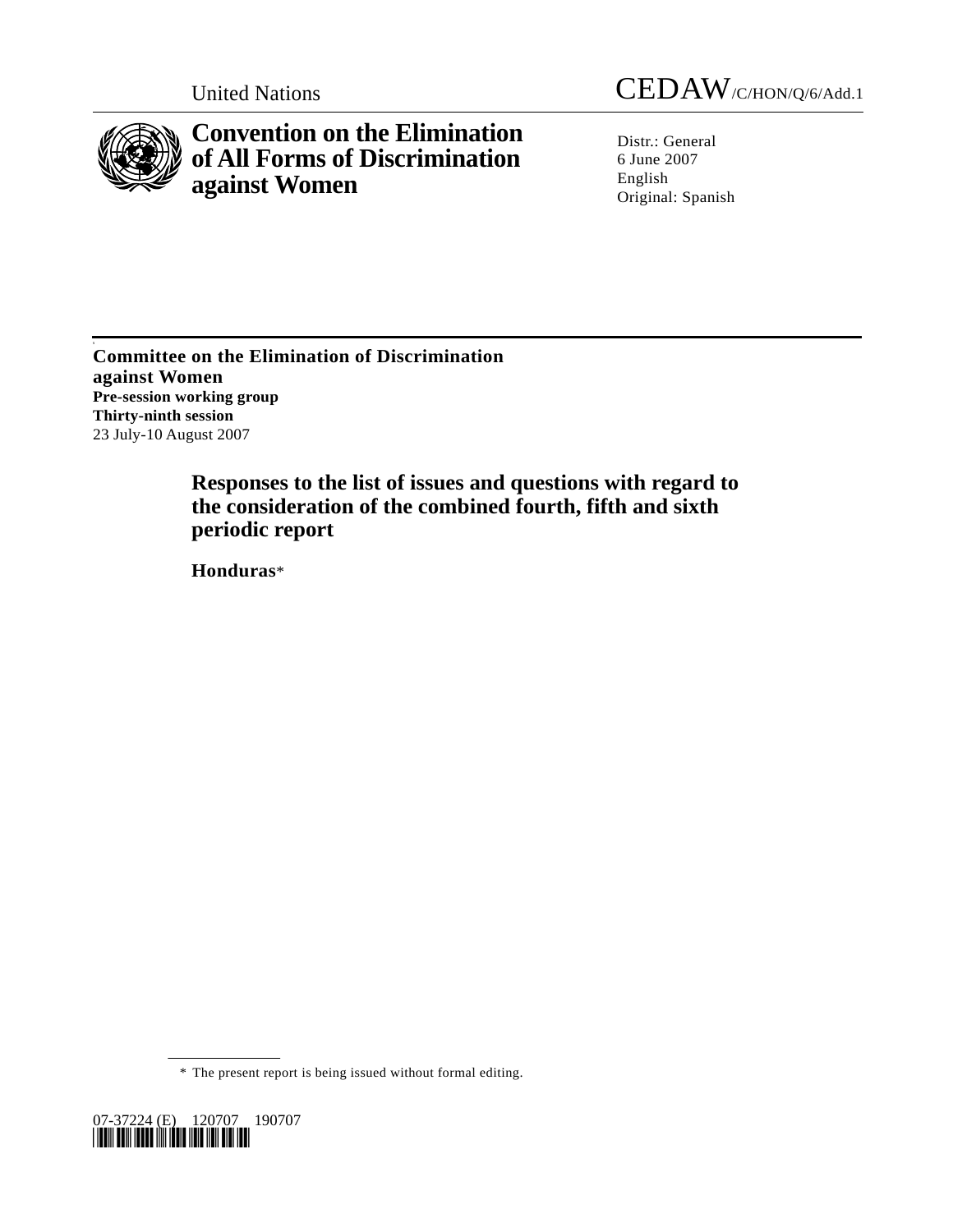# **Honduras**

#### **National Women's Institute (INAM)**

Convention on the Elimination of All Forms of Discrimination against Women

# **Responses to the list of issues and questions with regard to the consideration of periodic reports**

 The pre-session working group examined the combined fourth, fifth and sixth periodic report of Honduras (CEDAW/C/HON/6).

### **General**

### **Summary of the process whereby INAM prepared the report**

1. **Please provide information on the process of preparing the combined fourth, fifth and sixth periodic report. This information should indicate which Government departments were involved and the nature and extent of their participation, whether consultations were held with non-governmental organizations, and whether the report was adopted by the Government and presented to Parliament.** 

 For the preparation of the report, a team of consultants was engaged to gather the necessary information. However, the process took place under the inter-agency coordination of INAM.

- (a) Ministers of State and agency directors were invited to a meeting at which they were briefed on the process of preparing the report.
- (b) At the meeting each institution agreed to designate liaison staff.
- (c) A team was formed with each of the counterparts.
- (d) A training workshop was held with the counterparts to give them guidance as to what information the Committee wished to receive.
- (e) Consultations were held with civil society and the women's movement.

 The institutions taking part in the process were: Honduras Institute of Childhood and the Family (IHNFA); National Agrarian Institute (INA); Ministry of Culture, Arts and Sports; Ministry of Health; Ministry of Agriculture and Livestock (SAG); Ministry of Education; Ministry of Labour and Social Security (STSS); Ministry of Foreign Affairs; Ministry of Defence; Ministry of Finance; Ministry of Industry and Commerce (SIC); Ministry of Natural Resources (SERNA); Attorney-General's Office; Honduran Tourism Institute (IHT); Supreme Court of Justice, Centre for Electronic Documentation and Judicial Information (CEDIJ); National Women's Institute (INAM).

 As all of these institutions worked as counterparts, the report was tacitly approved and was not presented to the National Congress.

 Staff members of the various State institutions and gender offices were involved in preparing the report, providing the information requested in accordance with each participating institution's sphere of competence.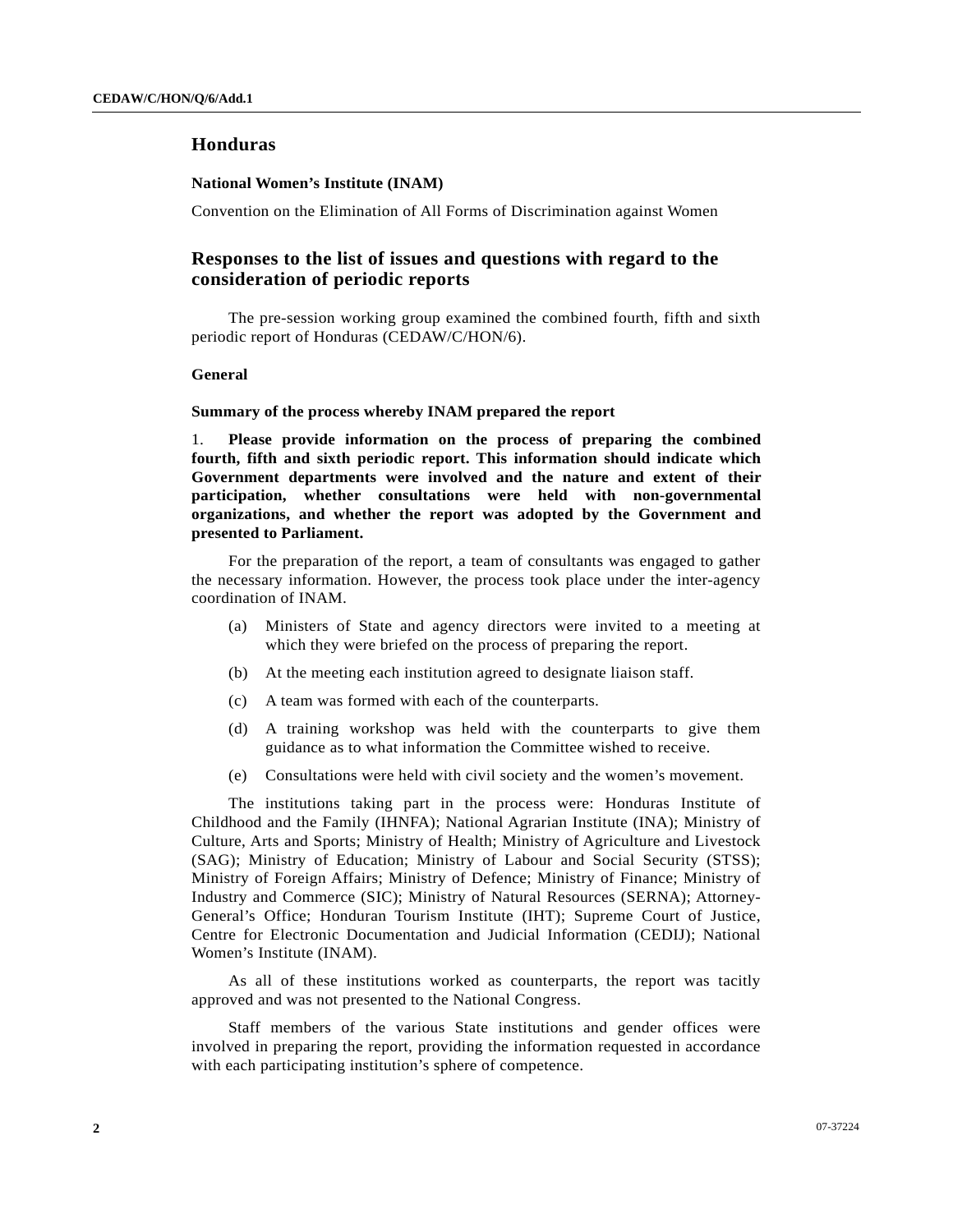2. **Please provide information on the status of data collection in the country in general, and to what extent such data collection takes place on a sex-disaggregated basis. Please also indicate how the Government collects data as regards various provisions of the Convention, and how such data is used in policy and programme development and in monitoring progress towards de facto equality of women and men.** 

 The primary information systems are those of the Ministries of Health, Education and Social Security, the National Statistics Institute (INE) and the judicial branch.

 The information collected in these systems is disaggregated by sex, although only the information gathered by INE is published regularly.

 INE, under an agreement with the United Nations Children's Fund (UNICEF), has developed the System of Social Indicators for Children, Youth and Women (SISNAM). This system, which was originally aimed at following up the indicators designed for the Millennium Development Goals, also includes indicators for monitoring the implementation of international conventions. The system has been put into operation and has an inter-agency coordination body that meets on a monthly basis to monitor and evaluate the system's progress.

 In the country's judicial branch, statistical data collection formats in various areas, particularly domestic violence, include indicators disaggregated by the sex and age of the parties. This helps to create a clearer picture of needs by revealing trends for use in projecting the need to establish new courts or to modify existing ones.

 There is also a system for monitoring reports of domestic violence, which serves as a tool that enables judges to retrieve, follow up and consult reports of this kind (currently installed in San Pedro Sula and Tegucigalpa). This system provides statistical data that are available to the various institutions that request them for use in developing projects, identifying areas of particular concern and implementing programmes to promote gender equity and equality and government policies for social and human development.

 Action needs to be taken to strengthen the country's statistical system to ensure that information is available for use in targeting public policies.

#### **Constitutional and legislative framework**

3. **Please provide information on whether the provisions of the Convention have been invoked in national courts, and examples of any pertinent case law. Further, please outline steps taken by the Government to provide adequate information and training for legal professionals and other actors responsible for the implementation of the Convention, including lawyers, judges and prosecutors, on the State party's international legal obligations under the Convention.** 

 The Office of the Special Public Prosecutor for Women, in judicial proceedings, regularly invokes articles 1, 2, 3 and 4 of the Convention on the Elimination of All Forms of Discrimination against Women.

 Within the judicial branch a series of training initiatives has been launched for legal professionals in different parts of the country to raise awareness of the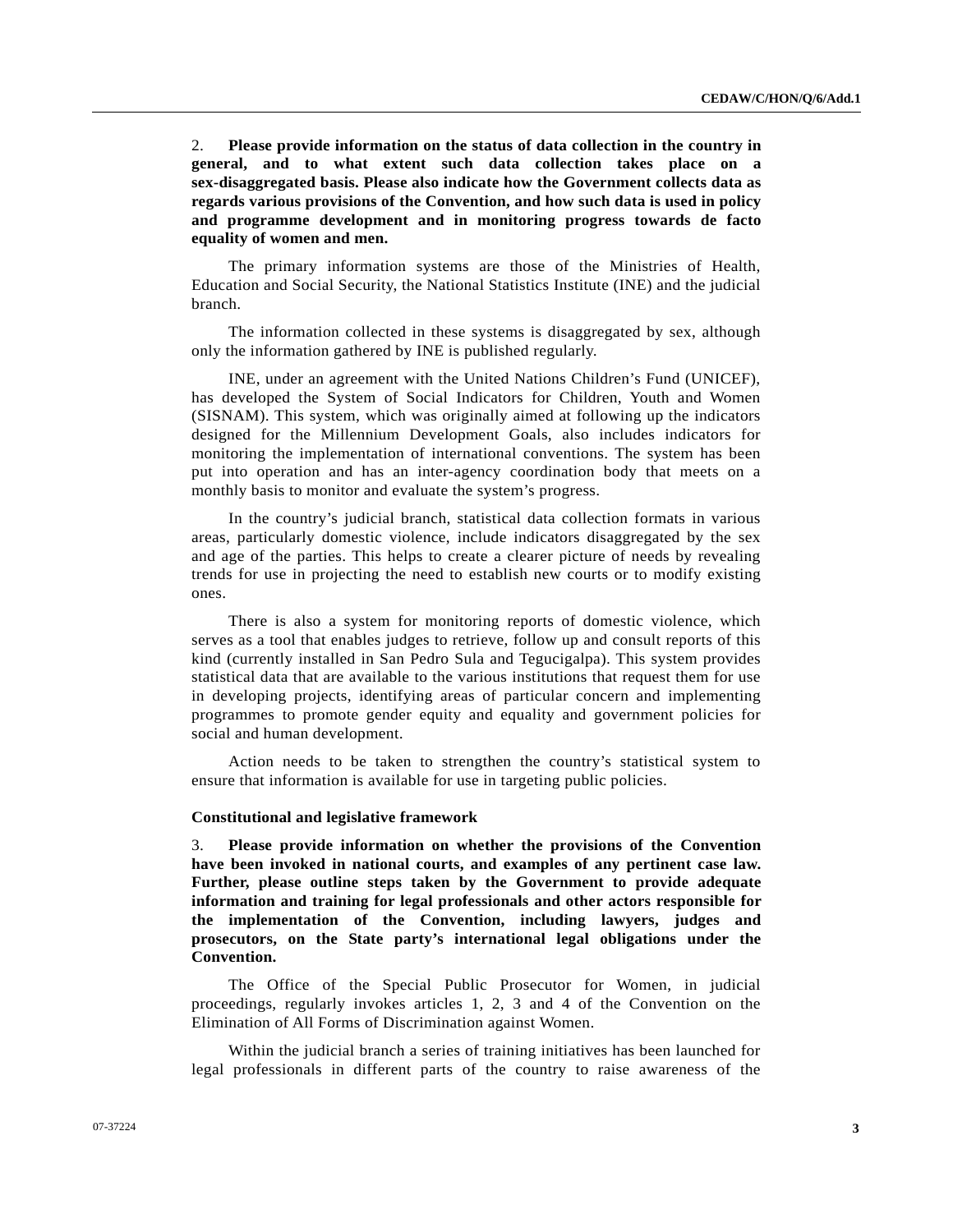importance of mainstreaming the gender perspective in the administration of justice and ensuring that it is reflected in judicial rulings. The aim is to achieve a commitment to establishing the legal protection of men's and women's rights on a basis of equality and guaranteeing the effective protection of women's human rights against any form of discrimination.

 Awareness-raising efforts have been made with respect to the need to facilitate access to justice for women who bring such complaints and to avoid any discriminatory prejudice against them. The gender perspective has been permanently incorporated into the training plans, programmes and projects of the Judiciary School. In addition, training has been provided on national and international legislation related to gender equality and women's rights.

 These efforts are being made under agreements signed with various institutions, including INAM and the Office of the National Human Rights Commissioner (CONADEH). One successful experience in this regard was the formation of the Inter-Agency Committee on Gender and Justice, consisting of the judicial branch and INAM, which follow up on these agreements.

4. **The report notes that a reform of the Penal Code was undertaken aimed at eliminating all forms of discrimination against women. However, discriminatory provisions remain in other laws, procedural codes, regulations and other instruments. Please provide information about steps taken, or planned, to eliminate all discriminatory provisions from the national legal framework and a time frame for so doing.** 

 An initiative is under way to improve the consistency and consolidation of the legal system by reviewing all the laws in the country's legal order. One element to consider is the issue of gender.

 In terms of specific steps, progress has been made in submitting a proposal for the establishment of a Gender Unit within the judicial branch (subject to approval), which would play a leading role in this area. Inter-agency discussions have been held on the topic of femicide, and the Public Prosecutor's Office has formulated a proposal to establish a Violent Crimes against Women Unit.

# 5. **Kindly indicate whether temporary special measures aimed at accelerating the realization of women's de facto equality with men, in line with article 4, paragraph 1, of the Convention and the Committee's general recommendation 25 are in place, and the results achieved in their use.**

 With the reforms of the Law on Domestic Violence, published in the Official Gazette on 11 March 2006, specialized domestic violence courts have been established in Tegucigalpa and San Pedro Sula to hear the types of cases covered by the Law. The authorities are currently in the process of providing new physical facilities suited to the new management model of such courts, in addition to appropriate auxiliary personnel such as social workers and psychologists and facilities for the care of children accompanying the plaintiffs. The post of enforcement judge is being established; these judges will be responsible for overseeing, monitoring and following up the enforcement of protection measures, extension measures and penalties imposed pursuant to the Law on Domestic Violence.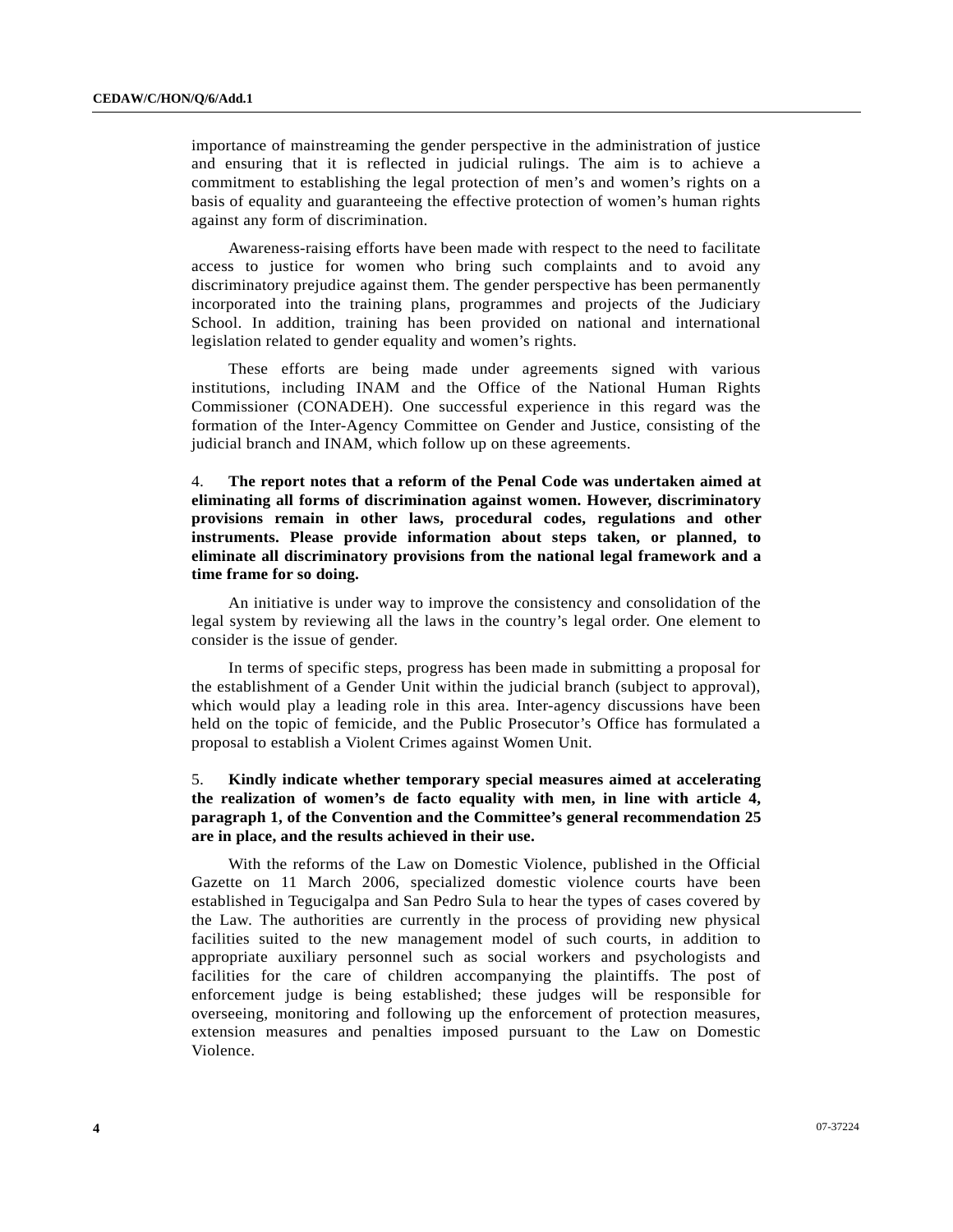The Supreme Court of Justice has merged, into a single entity, Family Courts 1 and 2 in the Departments of Francisco Morazán and Cortés, which have jurisdiction in contentious and non-contentious cases concerning family matters. The aim is to provide higher-quality service in accordance with new management standards and to centralize in one office the services which these courts provide to the citizenry.

 In addition, a specialized division has been established within the Second Court of Appeal to hear cases concerning family matters and domestic violence.

### **Institutional framework**

6. **The report acknowledges that the effective institutionalization of gender mainstreaming is weak. This is owed particularly to a lack of resources, coordination mechanisms, awareness of women's rights and political will, as well as existing patriarchal attitudes, which constitute obstacles to promoting women's equality. The report also notes that resource constraints impact the work of the National Women's Institute. How does the State party intend to remedy this situation, and when?** 

 One recent achievement in terms of strengthening the institutionalization of INAM is its incorporation into the Government's social cabinet, which has enabled it to lobby the Ministry of Finance and the Finance Committee of the National Congress and to present, for the first time, a report explaining the need to increase its budget in view of what it is expected to achieve under the National Policy on Women and the commitments entered into by the State of Honduras. Steps have also been taken to inform civil society and cooperating agencies about the Institute's limited budget, which affects its ability to achieve the expected results.

7. **Despite the creation of the Special Public Prosecutor's Office for Women in 1994, the report notes that "in practice, the administration of justice is impeded by a series of obstacles that are directly related to the persons who take decisions in the different branches of Government". What are these obstacles, and what specific steps is the Government taking to remove them, within a given timetable?** 

 (a) Modification of social and cultural patterns of conduct of men and women who administer justice.

 Legislative changes were introduced in Honduras in 1997 to reflect the recognition of violence in the home as a public and not a private problem, through the adoption of articles 179 A and 179 B of the Penal Code, which establish criminal penalties for the offence of family violence. However, these changes were not immediately implemented by justice officials, who continued to view cases of family violence as private matters. This demonstrated the persistence of prejudices and of customary practices based on the idea of the inferiority or the superiority of either of the sexes or on stereotyped roles for men and women. Accordingly, this affected judicial decisions to some extent.

Training:

• The Office of the Special Public Prosecutor for Women has offered training sessions for prosecutors, judges and police officers on the subjects of gender and justice, domestic and family violence and sex offences.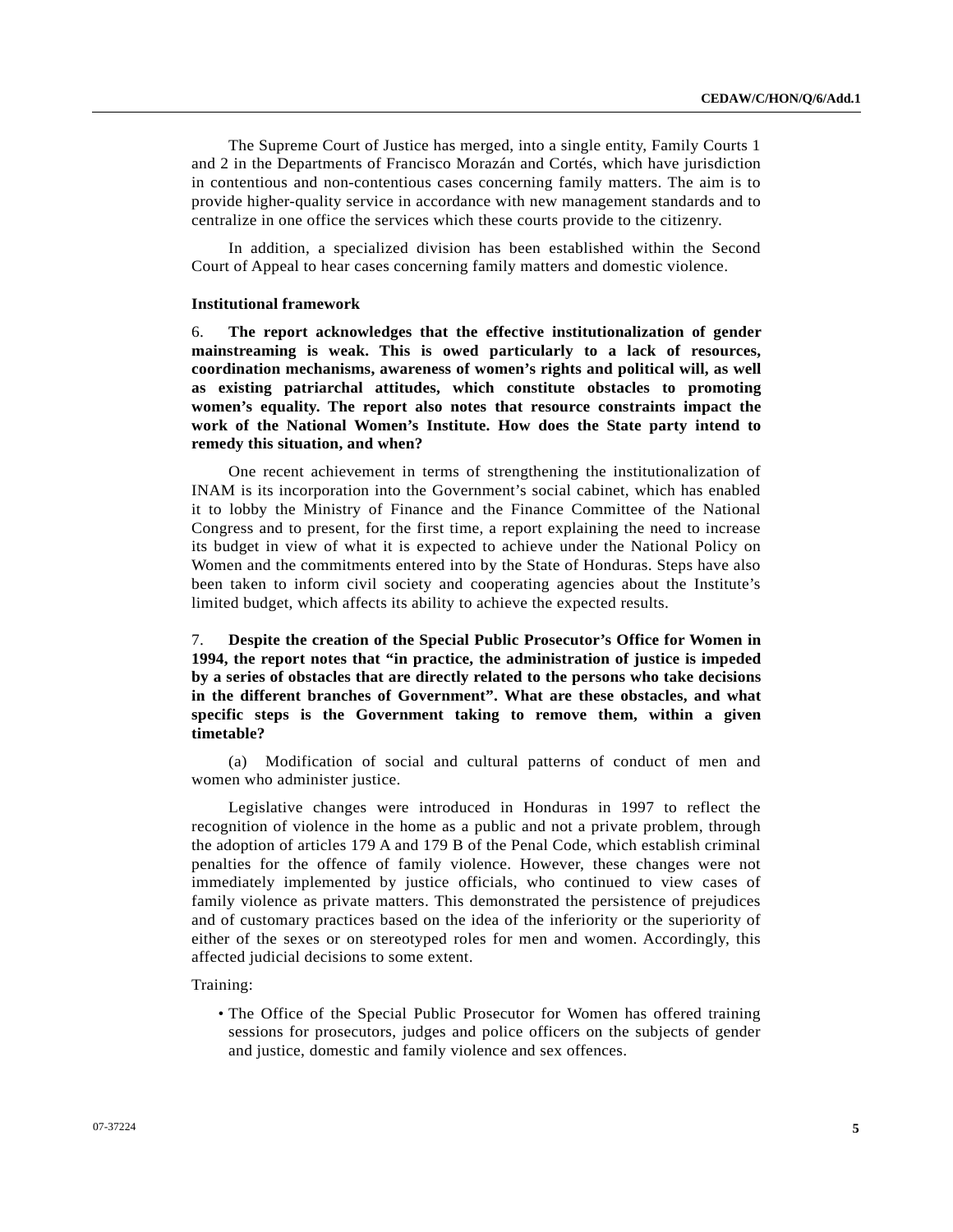- The Attorney-General's Office, through the Office of the Special Public Prosecutor for Women and in coordination with the Supreme Court of Justice, trained 1,020 judicial officers in 2006 to familiarize them with the Procedural Manual on Reforms of the Law on Domestic Violence, to ensure that the new procedure is implemented and that reports of domestic violence are addressed, as stipulated in Decree No. 250-2005.
- The Attorney-General's Office, together with the Supreme Court of Justice and the Inter-Agency Commission for Monitoring Enforcement of the Law on Domestic Violence, is constantly arranging meetings between justice officials and civil society, in order to identify good practices which contribute to eradicating violence against women.

 (b) The budget of the Attorney-General's Office is 400 million lempiras and has remained at that level for the last few years, which means that the institution has not been able to grow to keep pace with demand. The Office of the Special Public Prosecutor for Women therefore receives an allocation of only 4,366,285 lempiras for each fiscal year. This is the busiest Public Prosecutor's Office, receiving some 10,000 reports per year of violence against women.

 On 20 December 2006, the National Congress established a budget line for strengthening the Attorney-General's Office and specifically for the Office of the Special Public Prosecutor for Women for services and prevention of violence against women, in order to establish special units to investigate violent deaths of women.

- (c) Legislative measures have been taken to modify, repeal or create laws.
- With Decree No. 250-2005, reforms to the Domestic Violence Act were approved by the National Congress. They entered into force on 11 March 2006.
- Decree No. 234-2005, which provided for amendments to the special part of the Penal Code, Book II, Title II, changed the title from "Crimes against sexual freedom" to "Crimes against the freedom and physical, psychological and sexual integrity of persons".
- The law on protection of witnesses, victims and other persons involved in criminal proceedings, which was recently approved in the National Congress, is about to be published.
- Laws which are or were under discussion and in relation to which the Attorney-General's Office has played an active role:
	- **Law on Domestic Violence**
	- Reforms to the Law on Domestic Violence
	- Law organizing the Police
	- Law on protection of witnesses, victims and other persons involved in criminal proceedings
	- **Law on Terminal Illnesses**
	- Law of the Inter-Agency Criminal Justice Commission
	- (d) Creation of bodies to deal with violence against women.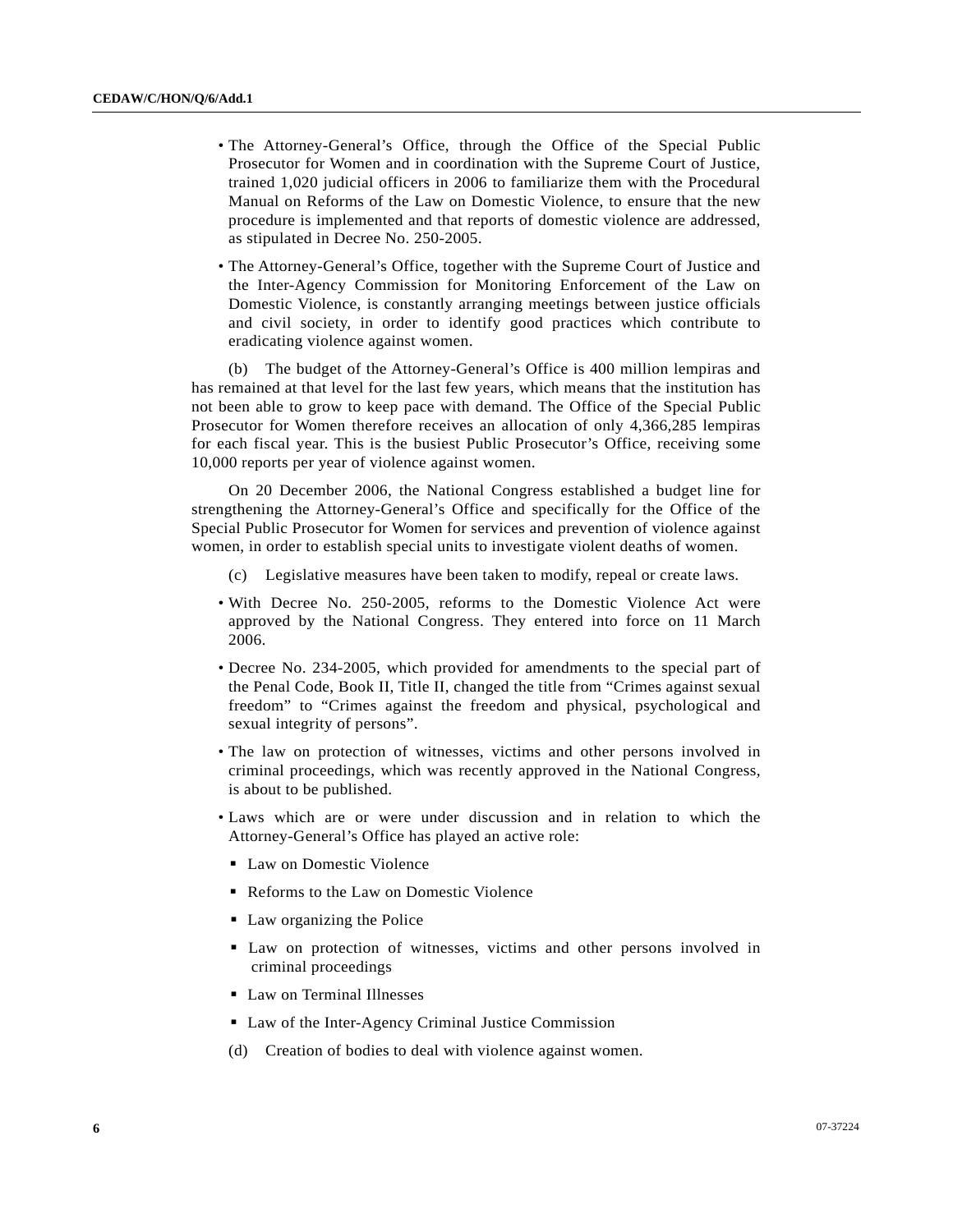One of the greatest obstacles was the lack of specialized courts to deal with domestic violence, but this has now been resolved. The Supreme Court of Justice has created the special jurisdiction of domestic violence courts in the cities of Tegucigalpa and San Pedro Sula, with specialized judges and legal staff to strengthen the justice system in this area. There is also an enforcement judge, as established by the reforms adopted in 2005.

 The Municipal Women's Offices have been created as women's service and information centres. The Office of the Special Prosecutor for Women maintains contact with them for cases within its jurisdiction in coordination with the National Women's Institute. There is also the Office of Social Management, which is responsible for monitoring compliance with sanctions imposed on aggressors in judgements rendered in domestic violence cases.

# 8. **Please provide a succinct summary of the content of the National Policy on Women and the First Equal Opportunities Plan, 2002-2007, including information on the resources allocated for its implementation, mechanisms and procedures in place for regular monitoring and evaluation of its impact, and results achieved to date.**

 The National Policy on Women and the First Equal Opportunities Plan were prepared through a participatory process which involved 36 government agencies and 62 civil-society organizations. Over 300 women representing various regional organizations were also asked to give their opinion. The Plan defines five priority areas: health, education and media, social and political participation, economics and poverty, and violence. These areas were selected on the basis of the needs and inequalities that have a significant impact on Honduran women, as identified by the National Women's Institute, such as in the Law of Equality of Opportunities for Women and in the commitments assumed by the Government of Honduras at the Fourth World Conference on Women. In the selection of these areas, consideration was also given to the Gender Equity Policy in Honduran Agriculture, initiated by the Ministry of Agriculture and Livestock (SAG), the Gender Equity Policy of the Ministry of Natural Resources and the Environment (SERNA), the sexual and reproductive health policies of the Ministry of Health, incorporation of the gender perspective into the budgets of public institutions by the Ministry of Finance, the proposals made by the gender units of some State departments and the Poverty Reduction Strategy (PRS).

 This First Equal Opportunities Plan 2002-2007 is almost completed. For the first time the State of Honduras will carry out an assessment of the results of the plan's implementation and its impact on women's lives.

## 9. **Please provide information on the mandate, scope of activities, and resources available of the Association of Social Communicators for a Culture of Gender Equity, which supports women's political participation under the National Policy on Women.**

 The Association of Social Communicators for a Culture of Gender Equity is a public non-profit organization of unlimited duration. Its purpose is to contribute to strengthening democracy by promoting the effective participation of women in decision-making, equality of rights between women and men and respect for human dignity.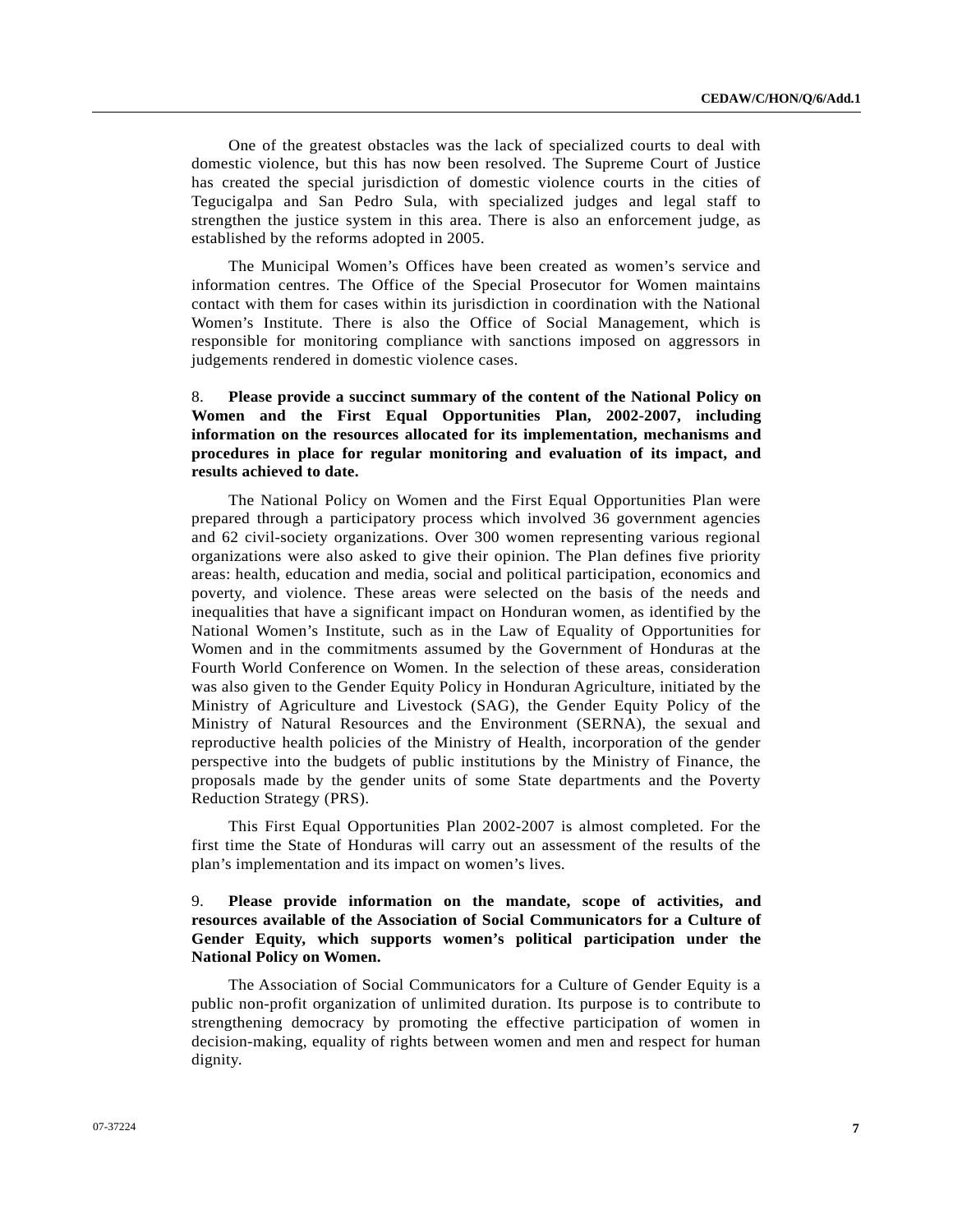The resources of the Association consist of contributions from its members, other income deriving from the Association's activity, voluntary contributions, and movable and immovable property which will belong to the Association in the future; it also receives voluntary contributions in cash or in kind, bequests, legacies and donations.

 The Institute has formulated two projects for the period 2008-2009, with the objective of contributing to establishing the conditions in which State structures, political parties and civil-society organizations can comply with national and international standards designed to ensure the political participation of women on equal terms with men. In this project, the social communicators have been considered key actors in the process of encouraging women to stand for elected office and actions have been defined to consolidate and strengthen these structures.

#### **Stereotypes and education**

10. **In its consideration of Honduras' combined initial, second and third periodic report,**[1](#page-7-0) **the Committee expressed its hope that the State party would take strong measures to eliminate stereotypes, and include both men and women in awareness-raising efforts aimed at ending discrimination against women. Please provide additional information on steps taken by the Government to combat pervasive negative stereotypes and cultural attitudes that discriminate against women and girls, including disabled women, indigenous women, and women of African descent, and on results achieved over time.** 

 In the context of the incorporation of the gender equity approach into the development of Honduras, the State is using educational processes of awarenessraising designed to eliminate discrimination against women and is taking affirmative action through the Ministry of Education in close coordination with the National Women's Institute (INAM). There has been progress in implementing the proposals made by INAM in relation to incorporating the gender equity approach in the Basic National Curriculum, specifically in curricular design at the pre-primary, primary and secondary levels. This is taking place in both the formal education system and in some non-formal alternative education and vocational training programmes in order to promote non-sexist education that combats pervasive negative stereotypes and cultural attitudes that discriminate against women.

 At present, three of the master's degree programmes offered by Honduran universities include gender issues in their curriculum.

11. **The report provides little information on policies and goals in the field of education, and notes (para. 120) that "the gender issue does not constitute a priority for institutions". Please provide information on steps taken or planned by the Government to prioritize achievement of equality between women and men, and girls and boys, in the field of education, and to ensure for all women and girls equal access to education and training, as well as retention and completion rates, in accordance with article 10 of the Convention.**

<span id="page-7-0"></span>**\_\_\_\_\_\_\_\_\_\_\_\_\_\_\_\_\_\_** 

<sup>1</sup> See *Official Records of the General Assembly, Forty-seventh Session, Supplement No. 38* (A/47/38), chapter III, section B, paras. 106-143.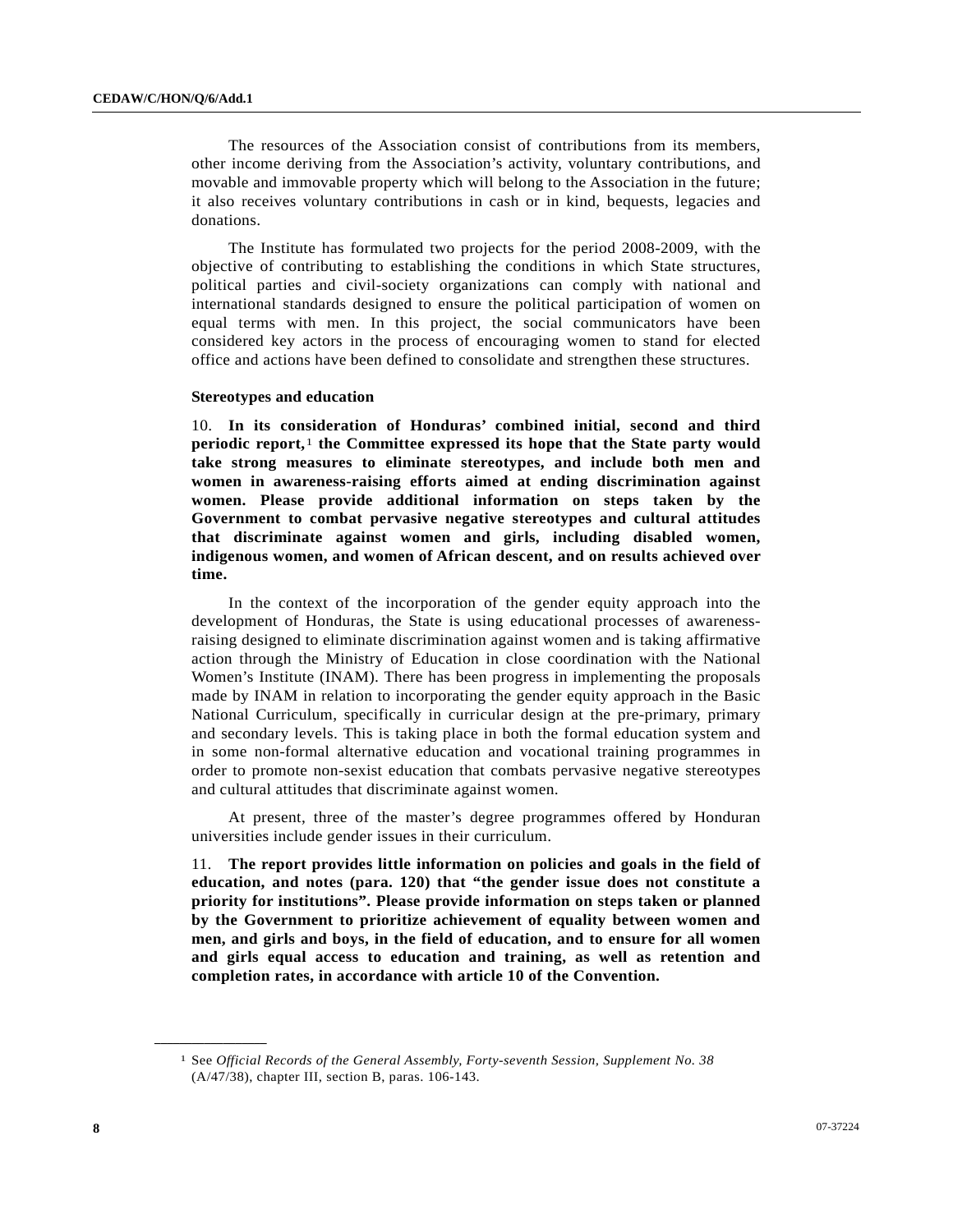The gender issue has been included in the Basic National Curriculum, specifically in curricular design at the pre-primary, primary and secondary levels. Educational programmes are now available that facilitate access to education with equal opportunities for girls and boys in rural areas. These programmes include EDUCATODOS (Education for All) and the Literacy and Basic Education Programme for Adults and Youth of Honduras (PRALEBAH). There are also non-formal alternative education options that support efforts to improve school retention and completion rates through official and unofficial educational centres.

 There are initiatives to encourage men and women to join non-traditional training programmes which are supported through inter-agency coordination between the National Vocational Training Institute (INFOP), the National Commission for the Development of Non-Formal Alternative Education (CONEANFO) and the National Women's Institute (INAM).

## 12. **Please provide statistical information, disaggregated by age and ethnicity and reflective of urban/rural distribution, to illustrate trends and achievements in women's and girls' education in Honduras during the reporting period.**

 Statistical information is available on this issue, but there has been no study or analysis of trends that takes into account age, ethnicity and geographical location in relation to access to education for women and girls in Honduras.

13. **Please provide information on the incidence of teenage pregnancy in Honduras, and its impact on girls' educational achievement. Please also provide information about support for pregnant teenagers or young mothers to continue their education. In this regard, please include information on the application of article 35 of the Law of Equality of Opportunities for Women, which allows maternity leave to be granted to pregnant students.**

 According to the National Epidemiology and Family Health Survey (ENESF) 1995-1996, some 45 per cent of women aged 18 years have engaged in sexual activity and half of them have already had their first pregnancy by that time; 8.5 per cent of women aged 15 years and about 40 per cent of those aged 18 have already married and by the age of 20 years, 50 per cent of women are mothers.

 In relation to compliance with article 35 of the Law of Equality of Opportunities for Women, which makes provision for maternity leave for pregnant students, complaints have been made by adolescent girls to the Office of the Special Public Prosecutor for Women of the Attorney-General's Office.

### **Health**

14. **Please provide data on trends in women's health in Honduras, including sexual and reproductive health, disaggregated by age and ethnicity and reflective of rural/urban distribution. This should include data on trends in maternal mortality, including from unsafe abortion.**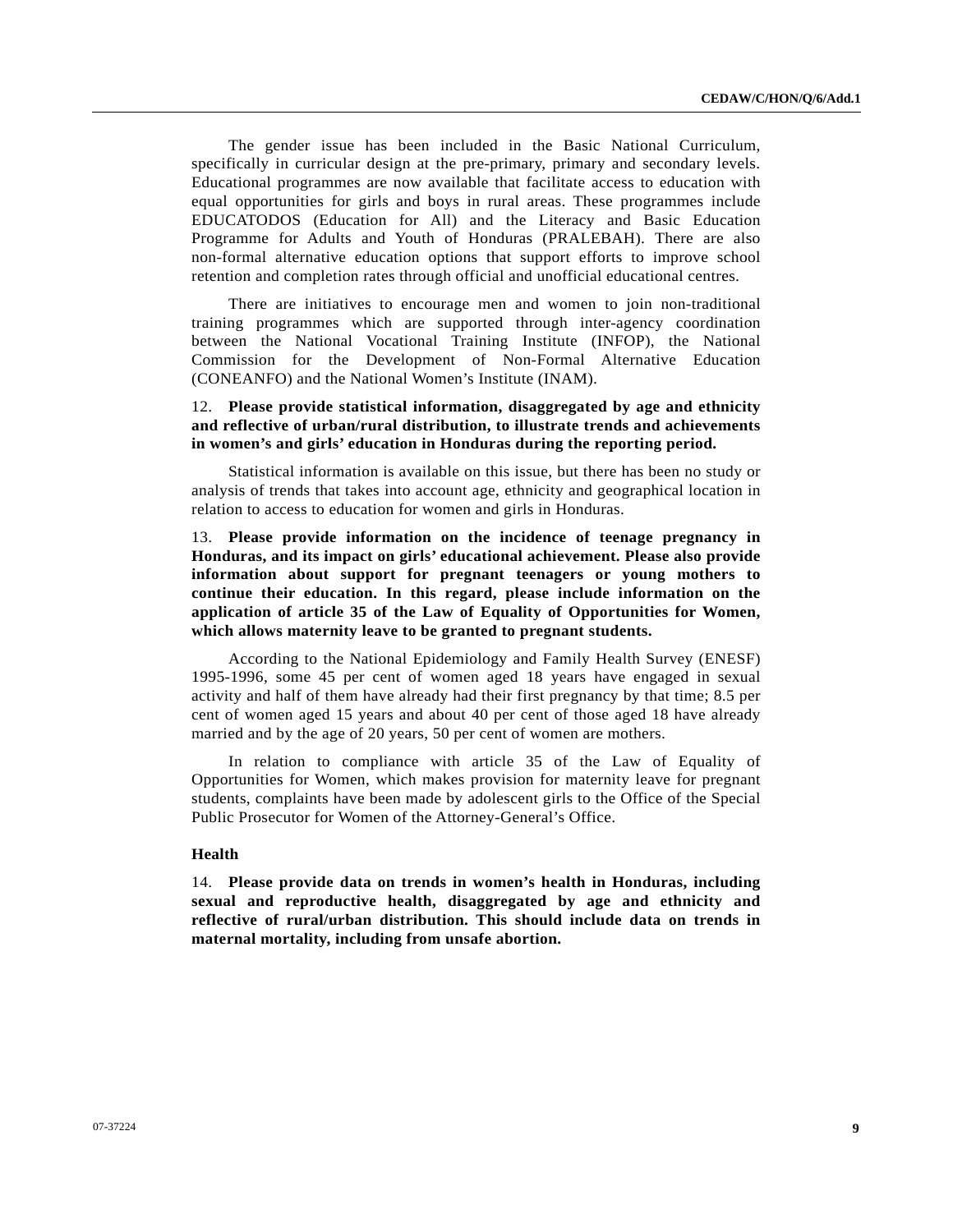## **Statistical data for 2006**

| Region           | Number of cases | Rate (1,000)   |  |
|------------------|-----------------|----------------|--|
| Atlántida        | 11              | $\overline{c}$ |  |
| Colon            | 31              | 11             |  |
| Comayagua        | 23              | 5              |  |
| Choluteca        | 95              | 22             |  |
| Paraíso          | 159             | 41             |  |
| Copan            | 94              | 29             |  |
| Fco. Morazán     | 17              | $\overline{4}$ |  |
| Intibuca         | 128             | 63             |  |
| Ocotepeque       | 3               | $\mathfrak{2}$ |  |
| Olancho          | 361             | 78             |  |
| Valle            | 12              | 7              |  |
| Yoro             | 16              | 3              |  |
| Tegucigalpa      | 2 0 8 5         | 218            |  |
| Cortes           | 211             | 28             |  |
| Isla de la Bahía | 3               | 6              |  |
| <b>Total</b>     | 3 2 4 7         | 0.5            |  |

# **Analysis of prevalence of violence in the general population by departmental region**

### **Prevalence of different types of violence reported among the general population in 2006, disaggregated by age group and gender**

| Age group | $\boldsymbol{F}$ | $\boldsymbol{M}$ | Ratio         |
|-----------|------------------|------------------|---------------|
| $1-9$     | 195              | 139              | 1.4           |
| $10 - 14$ | 220              | 100              | $2.2^{\circ}$ |
| $15-19$   | 206              | 186              | 1.1           |
| $20 - 24$ | 295              | 221              | 1.3           |
| 25-39     | 795              | 132              | 6.0           |
| 40-59     | 405              | 200              | 2.0           |
| $60+$     | 95               | 58               | 1.6           |

 Women in the 25-39 age group report the highest incidence of assault. Violence and abuse is the sixth leading cause of treatment in mental health centres. The activities of the family counselling offices (Consejerías de Familia) are concentrated mostly in the country's capital.

15. **The report acknowledges the rise in HIV/AIDS infection in certain groups of women, including married women and indigenous and women of African descent (paras. 265 and 266). Please indicate what steps are being taken or planned by the Government to enhance HIV/AIDS prevention programmes and**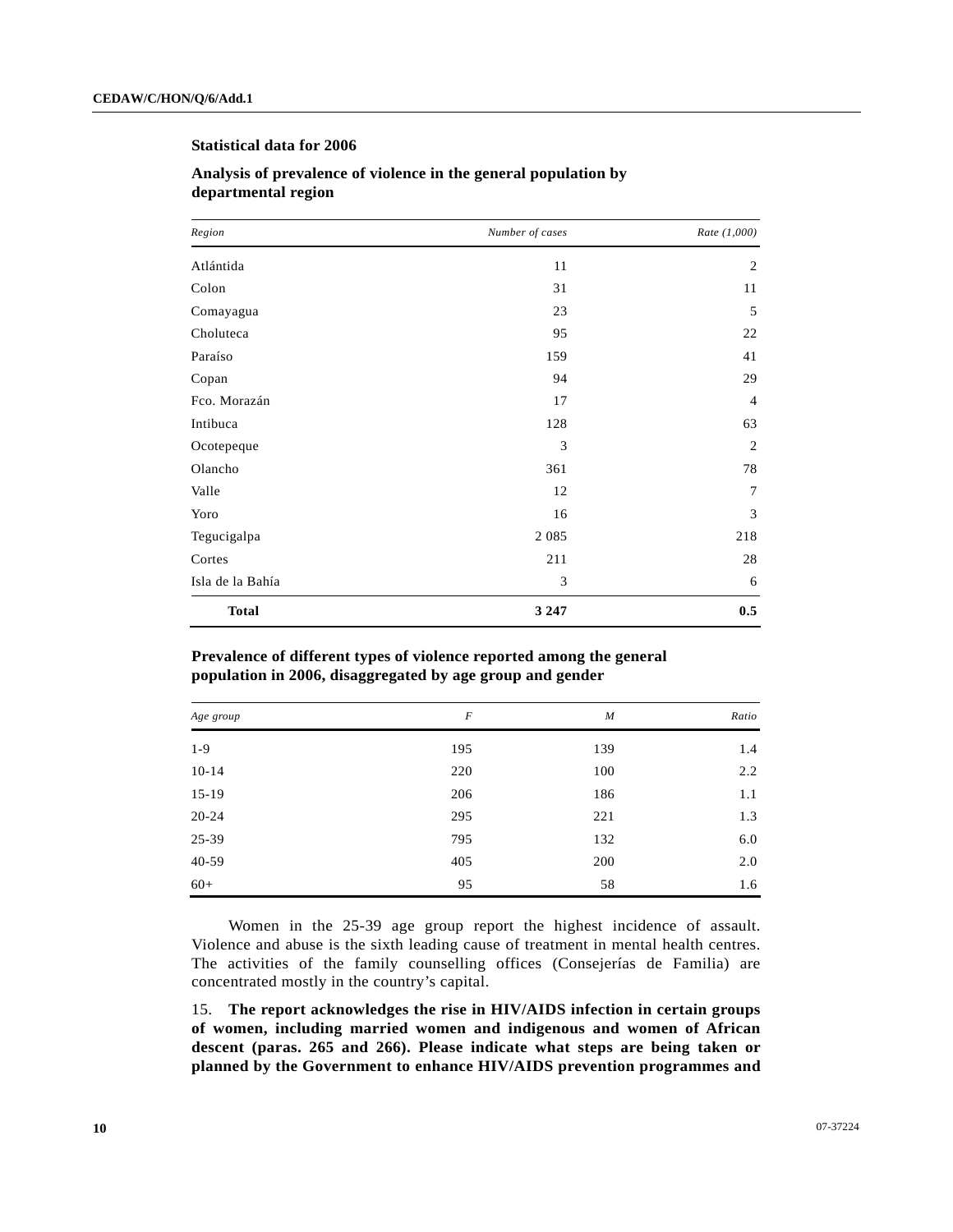**support services, and the extent to which these target women. Where policies, programmes and services are in place, please provide information on their effectiveness.**

 Honduras is developing its Third National Strategic Plan to Combat HIV/AIDS for the period 2008-2012. The Plan identifies gender as a cross-cutting issue and includes an analysis of the vulnerability of women to HIV/AIDS. It also proposes strategies for reducing this vulnerability and preventive and treatment policies geared towards women. Representatives of organizations working in the field of women have participated in the development of the Plan. The Plan promotes strategic partnerships between Government and civil-society organizations working in the field of women and HIV and provides for inter-agency coordination between comprehensive care programmes for women and STD/HIV/AIDS programmes aimed at better defining and implementing national HIV/STD prevention and treatment standards for women. Areas for coordination include sexual and reproductive health and HIV programmes and the expansion of HIV and STD diagnostic testing in women's health-care centres to promote greater awareness among women of their HIV/STD status.

 The Ministry of Health with support from national NGOs is developing a strategy for improving access to HIV and STD diagnostic testing through the "Get tested" initiative, which is aimed at improving primary prevention and the early detection of HIV. Through this initiative, it is hoped to reduce the stigma and fears associated with being tested for HIV. At the same time, a strategy of actively seeking out HIV-positive minors under the age of 15 years is being pursued.

 The Ministry of Health is pursuing a number of strategies for the prevention and treatment of HIV/AIDS among women, including married women, women of African descent and indigenous women. Among women of the Garifuna ethnic group, a preventive strategy of information, education and communication (IEC) is being pursued, with emphasis on young people. As part of this strategy, male and female community leaders have been trained, billboards with information about prevention have been erected along highways in Garifuna communities, and three radio serials have been broadcast.

 Health services have developed an IEC strategy to improve access by women to their services, including initiatives to encourage women to use health-care and preventive services and the promotion of prenatal examinations as part of a programme to provide comprehensive care to prevent mother-to-child transmission of HIV among pregnant women.

 This approach has been used in undeveloped and remote areas where various ethnic groups (Garifunas, Misquitos, Lencas, among others) live. Under the National Strategy of Comprehensive Care for Women, it is proposed to expand coverage to rural and remote areas over the next five years.

 The health-care network provides specialized treatment, including for women with HIV, in 16 public hospitals, 3 church-run clinics and 3 medical-dental health centres (CESAMOS) in 12 of the 20 departmental health districts. These services will be extended to 10 more hospitals by the end of April 2008, thereby covering 100 per cent of the country's health districts.

 These units provide primary, secondary and positive preventive services, diagnosis and treatment of STDs and opportunistic infections, antiretroviral therapy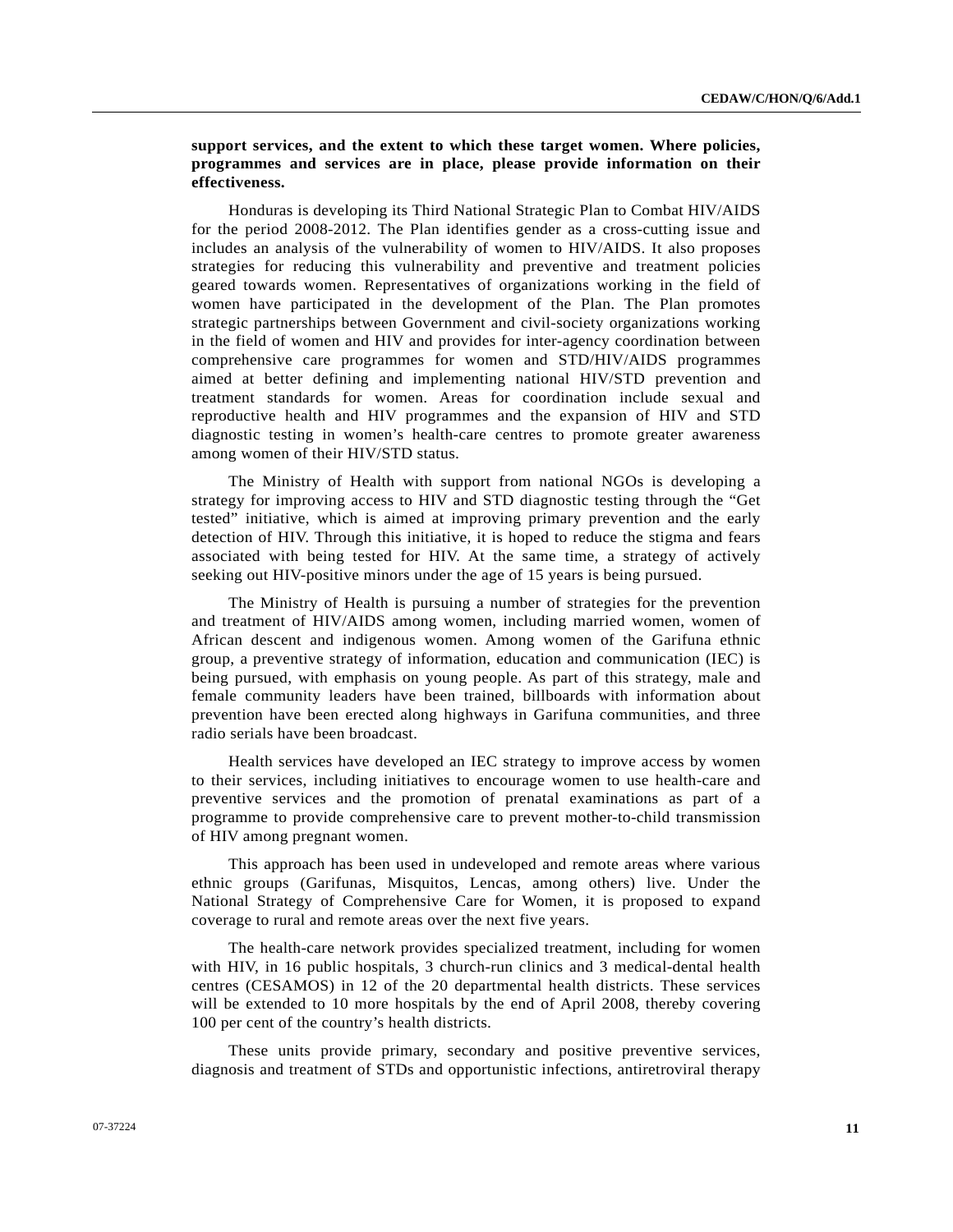and laboratory testing for follow-up treatment, post-treatment monitoring and support, psychosocial support and hospitalization services. Of the 6,674 persons receiving regular care in these comprehensive health-care centres, 60 per cent are women. An exploratory study has been carried out on violence and HIV in women between the ages of 18 and 49 years. (The data have not been published.)

 The study was carried out as part of the project "Health-care networks for victims of domestic and sexual violence as the point of entry for HIV/AIDS prevention and treatment".

 The data provided by this study will be used as inputs for a comprehensive, inter-agency, objective, collective and broad analysis of the root of the problem in the context of gender relationships and fundamental human rights; to combat the HIV/AIDS epidemic that is rooted in gender and human rights by adopting an approach based on free information about human sexuality that would reduce the vulnerability of children and women; and to promote an approach to the problem of HIV/AIDS that is based on inter-agency coordination and counselling.

16. **The report notes that adolescents are not prioritized by the Health Ministry and may be denied access to health services in practice (paras. 295 and 302). Specifically, it notes a contradiction between the Childhood Code and the Health Ministry's Programme of Comprehensive Care for Adolescents, regarding adolescents' access to health services. It also notes that Government Order 0966/SS (1999) authorizes the provision of contraceptives to adult women, but seems to exclude adolescent girls. What is being done to ensure adolescents' access to adequate and age-appropriate health services, including sexual education, sexual and reproductive health services and family planning information?**

 The objectives of the Ministry of Health's 2006-2010 national policy include care for vulnerable groups, among them adolescents.

Measures targeting this population include:

 (a) Guaranteeing access for all to comprehensive promotional, preventive, therapeutic and rehabilitation health-care services with equal treatment for men and women throughout their life cycle and with emphasis on vulnerable groups;

 (b) Improving the prevention and control of transmissible diseases in men and women throughout their life cycle;

 (c) Improving the quality of health care and the health situation of women and men throughout their life cycle;

 (d) Gradually implementing a new model for the provision of health services that is consistent with the epidemiological profile and needs of men and women throughout their life cycle.

 With the support of various cooperation partners (UNFPA, PAHO, USAID, JICA, Global Fund, ASDI), a total of 26 gender-specific health clinics for adolescents are being developed throughout the national territory.

Cooperation has taken the form of: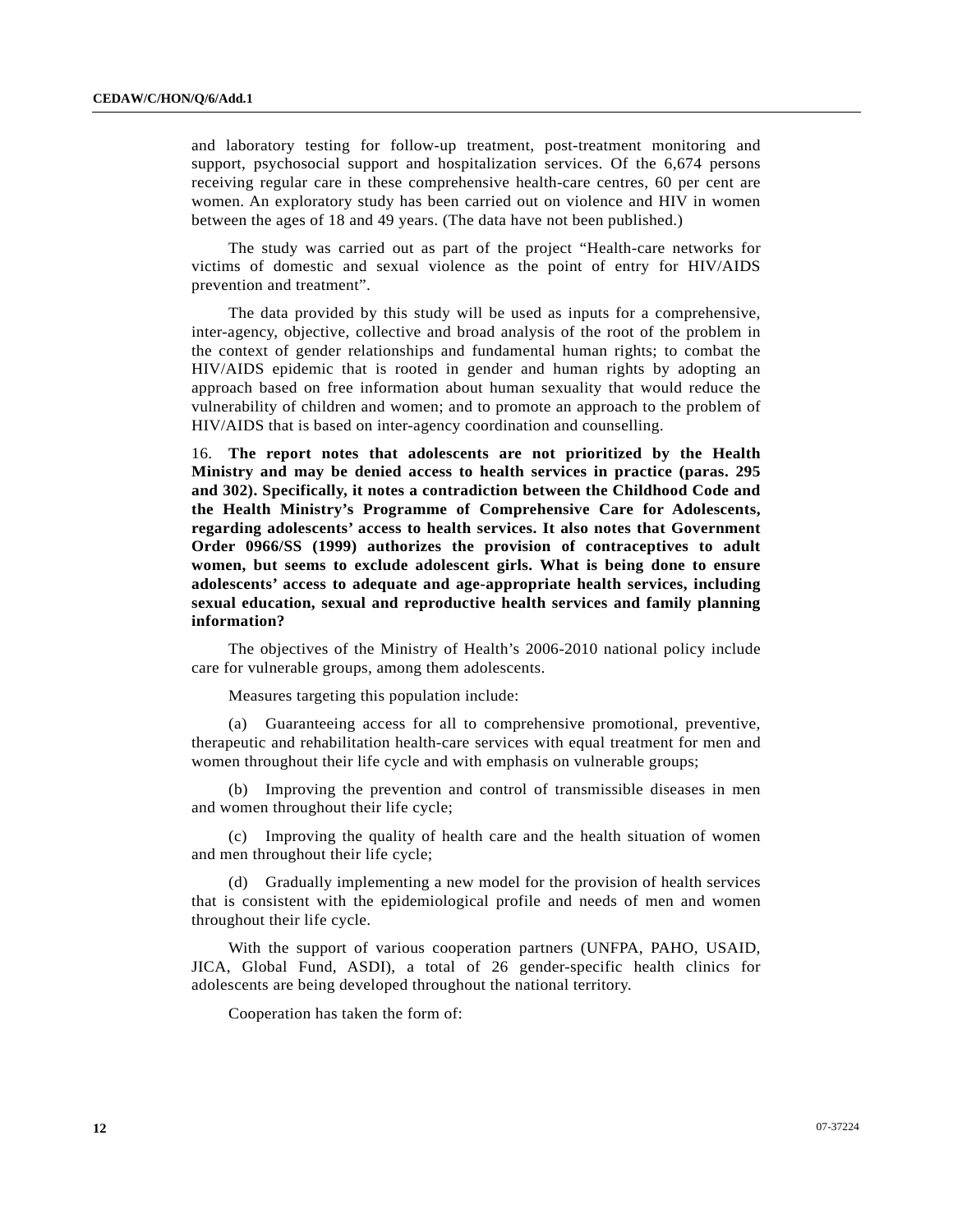(a) Training of health service providers in: knowledge of standards, counselling, and sexual and reproductive health, and development of educational material and programmatic elements;

- (b) Upgrading of physical infrastructure;
- (c) Medical equipment, furniture and computer equipment;
- (d) Reproduction of educational materials: whiteboard, fliers, posters;
- (e) Radio and television educational programmes on HIV/AIDS prevention;

 (f) Training of youth groups, groups of young parents, and schoolteachers in sexual and reproductive health;

 (g) Management coordination at the level of agencies, NGOs, mayors' offices, etc.

 With the support of Canadian cooperation, training in sexual and reproductive health is being provided to institutional health-care providers, youth leaders, adolescents and parents using the manuals Nadie Como Yo, Una Canción Para Ti and Sueños Compartidos, which emphasize family planning and the prevention of pregnancy and STD/HIV/AIDS infections.

 The Manual of Rules and Procedures on Comprehensive Care for Women defines family planning services as "comprehensive services provided in a timely manner to women of childbearing age and/or their spouses who wish to space their childbearing". Given that the age range for women of childbearing age is between 12 and 49 years, it is evident, and provision is made accordingly in the Programme of Comprehensive Care for Adolescents (PAIA) 2005, that adolescents are not excluded from these services after prior counselling. Adolescents may choose whether or not to accept the methods proposed.

 The only family planning method not available to adolescents is voluntary surgical contraception (VSC), which is regulated by Government Order 0966/SS (1999), paragraph 5 of which states that "Voluntary surgical contraception may be provided to: adult men and women who request it because they consider that they have already satisfied their expectations or because they believe that there are risk factors".

 The age of majority in Honduras is 21 years. To date, this Order has not been amended.

 With respect to the contradiction between the Childhood Code and the Programme of Comprehensive Care for Adolescents (PAIA), the PAIA Rules and Procedures provide as follows:

Section VI: General provisions

1. Every adolescent shall have the right to treatment in health services (for whatever reasons on working days and during working hours, without appointment and set times) by the staff of the institution.

Section VIII: General guidelines for adolescent health care in health centres. Rule 5 provides as follows: "Staff of the institution (doctors, nurses, nursing assistants) shall conduct the physical examination of the adolescent and shall defer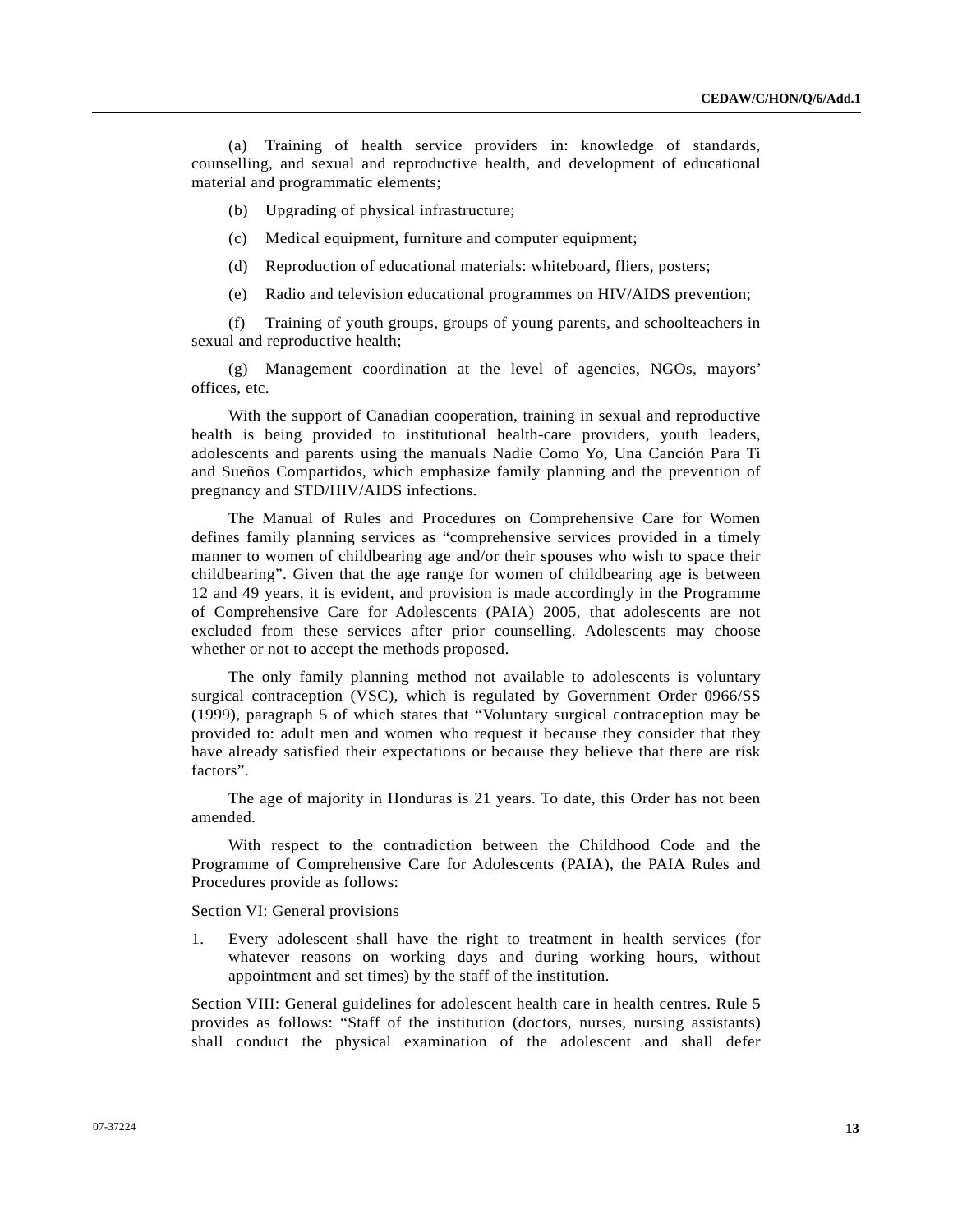examination of the genital area until the next consultation, if requested by the patient, and shall record the clinical history of the examination results.

 Procedure 5.2 provides as follows: "Examinations shall be carried out preferably in the presence of a male or female health worker or a relative of the adolescent".

The Childhood and Adolescent Code provides as follows:

Right to health

 Article 18: The father, mother or legal representative of the child shall be allowed in medical assistance units, whether public or private, and shall be granted all such facilities as the circumstances permit.

 Article 22: Health centres and public hospitals are required to provide immediate care for children in need of emergency treatment, even without the consent of their parents or legal representatives. No excuse shall be valid for failure to observe this requirement. In no case shall the treatment provided take the form of an act deemed prejudicial or harmful by the applicable legal provision.

 Both instruments (the Rules and Procedures and the Code) refer to the same thing, although using different words. There is therefore no contradiction between the Childhood Code and the Rules and Procedures set out in the Programme of Comprehensive Care for Adolescents.

Violence against women

17. **The report notes that a system of data collection on violence against women is in place, but is not part of the official records system of the Ministry of Health. At the same time, the report does not provide a clear overview of the prevalence of all forms of violence against women in Honduras. Please provide information that would allow the Committee to gain insight into the causes, extent and prevalence of all forms of violence against women in Honduras, including the results of any population-based surveys on violence against women or through any other available statistical data or information, disaggregated by ethnicity and age and reflective of rural/urban distribution where possible. Please also indicate how the Government plans to strengthen accessibility and use of existing data, in particular for policymaking and service provision.**

| Year | Complaints of domestic violence |
|------|---------------------------------|
| 2002 | 4 3 8 3                         |
| 2003 | 6 6 9 4                         |
| 2004 | 9 9 0 0                         |
| 2005 | 9 3 8 2                         |
| 2006 | 9 9 4 6                         |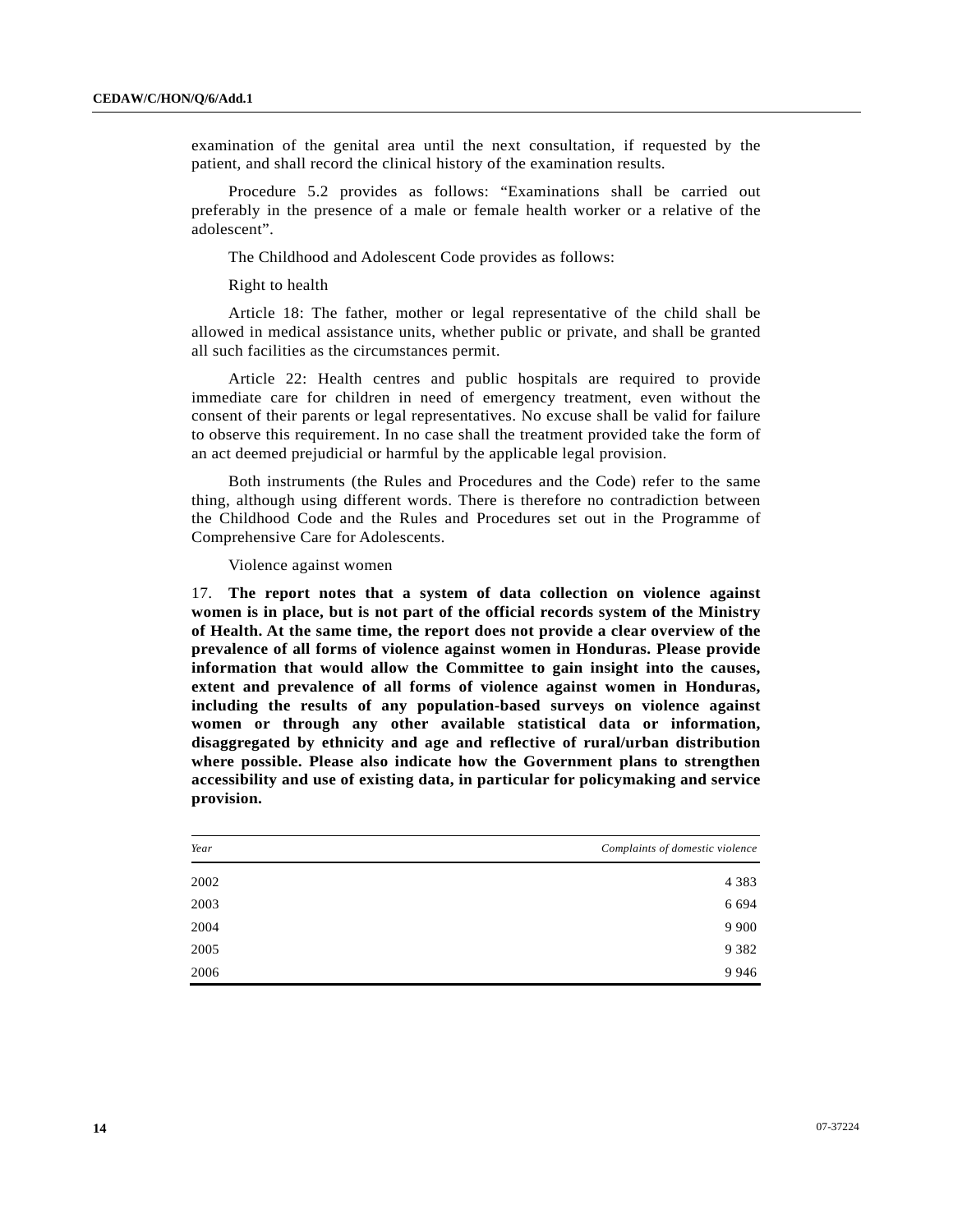| Year | Criminal complaints reported by the Special Public<br>Prosecutor's Office for Women in Tegucigalpa and<br>San Pedro Sula (*) |
|------|------------------------------------------------------------------------------------------------------------------------------|
| 2002 | 326                                                                                                                          |
| 2003 | 350                                                                                                                          |
| 2004 | 477                                                                                                                          |
| 2005 | 754                                                                                                                          |
| 2006 | 872                                                                                                                          |

 \* Parricide, homicide, attempted homicide, rape, attempted rape, sexual harassment, domestic violence, assault and battery, etc.

 The State of Honduras, through the National Statistics Institute (INE), the Ministry of Security, the Attorney General's Office, the National Women's Institute (INAM), the Supreme Court of Justice and the Association of Municipalities of Honduras, has signed a number of agreements and is in the process of reviewing indicators, with a view to including variables that identify violence against women and its causes and consequences.

 The Attorney General's Office, through the National Statistics Institute (INE) and with funds from UNICEF, is in negotiations with a consultancy firm which it hopes will conduct a diagnostic study of its entire statistical system, with a view to establishing a statistical observatory containing indicators based on, inter alia, sex, age and type of violence.

 The Attorney General's Office, the Supreme Court of Justice (through the Electronic Judicial Information and Documentation Centre (CEDIJ)) and the Ministry of Security are in the process of implementing the inter-agency digital case system. This system:

 (a) Will be used by judicial staff in the Ministry of Security, the Attorney General's Office and the judicial branch;

 (b) Follows cases from beginning to end, including all administrative procedures and any procedural acts envisaged in the Code of Criminal Procedure;

 (c) Organizes information by case, each case being assigned a unique number;

 (d) Includes modules that can be consulted by external stakeholders, such as public defenders, private individuals and citizens in general.

 This system will help ensure more effective monitoring of the incidence of violence, including violence against women. The system of data collection on violence against women has been updated and now includes data obtained from diagnostic studies which establish types of abuse according to the Law on Domestic Violence.

18. **The report acknowledges obstacles to combating violence against women, including a failure to comply with policies, laws and plans (para. 247) and a lack of awareness among decision makers (para. 248). What steps is the Government taking to eliminate these obstacles within a given timetable?**

Steps taken to combat violence against women include: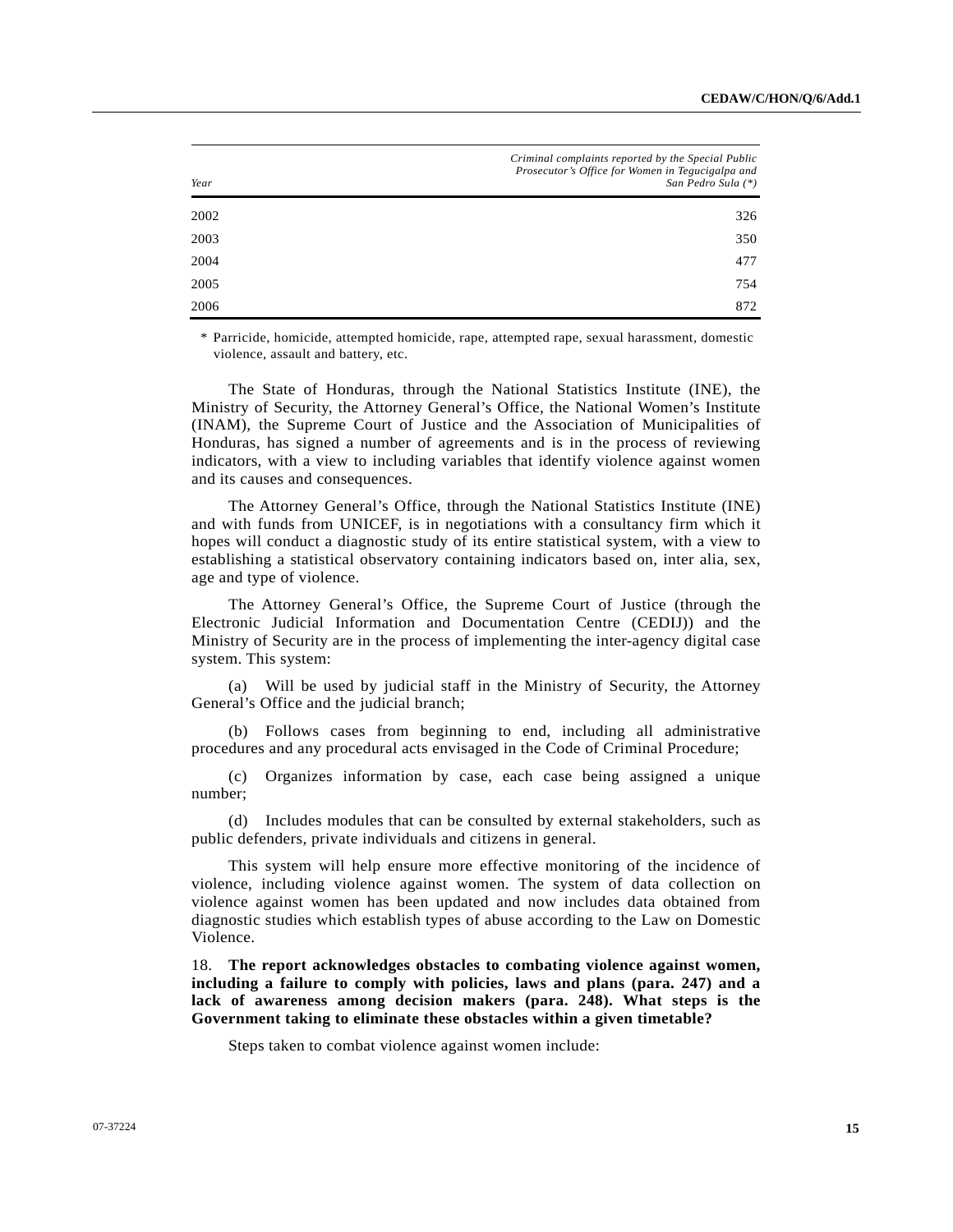(a) Ongoing coordination and strategic inter-agency partnerships to promote discussion groups and forums among different population groups and institutions;

 (b) Awareness-raising among teaching personnel in the Faculty of Medicine in the fields of core subjects and psychiatry and with respect to the postgraduate degree in public health, in coordination with INAM, with a view to incorporating gender equity in the curriculum;

 (c) Provision of training, in 2007, for 20 general practitioners in the metropolitan region of Tegucigalpa, with a view to establishing a mental health network, and provision of training for doctors and medical personnel in the Department of Ocotepeque;

 (d) Establishment of a mental health service in San Felipe General Hospital, a measure which will be adopted by other general hospitals;

 (e) Provision of training for health-care professionals in gender equity and violence;

 (f) Implementation and strengthening of local and municipal networks in Comayagua, Choluteca and Juticalpa and introduction of screening in sexual and reproductive health services;

 (g) Awareness-raising vis-à-vis the mental health policy and its cross-cutting themes of human rights and gender equity;

 (h) Implementation, by 2010, of a programme to reduce the use of language and symbols that reinforce social inequalities based on gender, illness, ethnic background and social class and the use of violent conduct;

 (i) Adoption, in 2004, of the Manual of Rules and Procedures for dealing with family violence, which sets out guidelines for dealing with family violence;

 (j) Revision of the Manual of Rules and Procedures for dealing with sexual abuse of boys, girls and adolescents, which sets out guidelines for dealing with sexual abuse of boys, girls and adolescents;

 (k) Development and implementation of the National Health Policy 2006- 2010.

### **Trafficking; and exploitation of prostitution**

19. **The present report notes that studies have been conducted on the commercial and sexual exploitation of girls and adolescents, particularly in border areas (para. 96), but does not provide information on the findings of such studies. Please provide information on the commercial and sexual exploitation of women, girls and adolescents, including through trafficking, and its incidence, causes and consequences. Please also provide information on any programmes to address this problem.**

 In Honduras, the most commonly reported form of trafficking, among the various forms that exist, is trafficking for the purpose of commercial sexual exploitation. Trafficking tends to be out of, not into, the country; indeed, Honduras is not really a country of destination for regional trafficking. On a small scale, however, it is a "transit" country for trafficking to Guatemala and Mexico.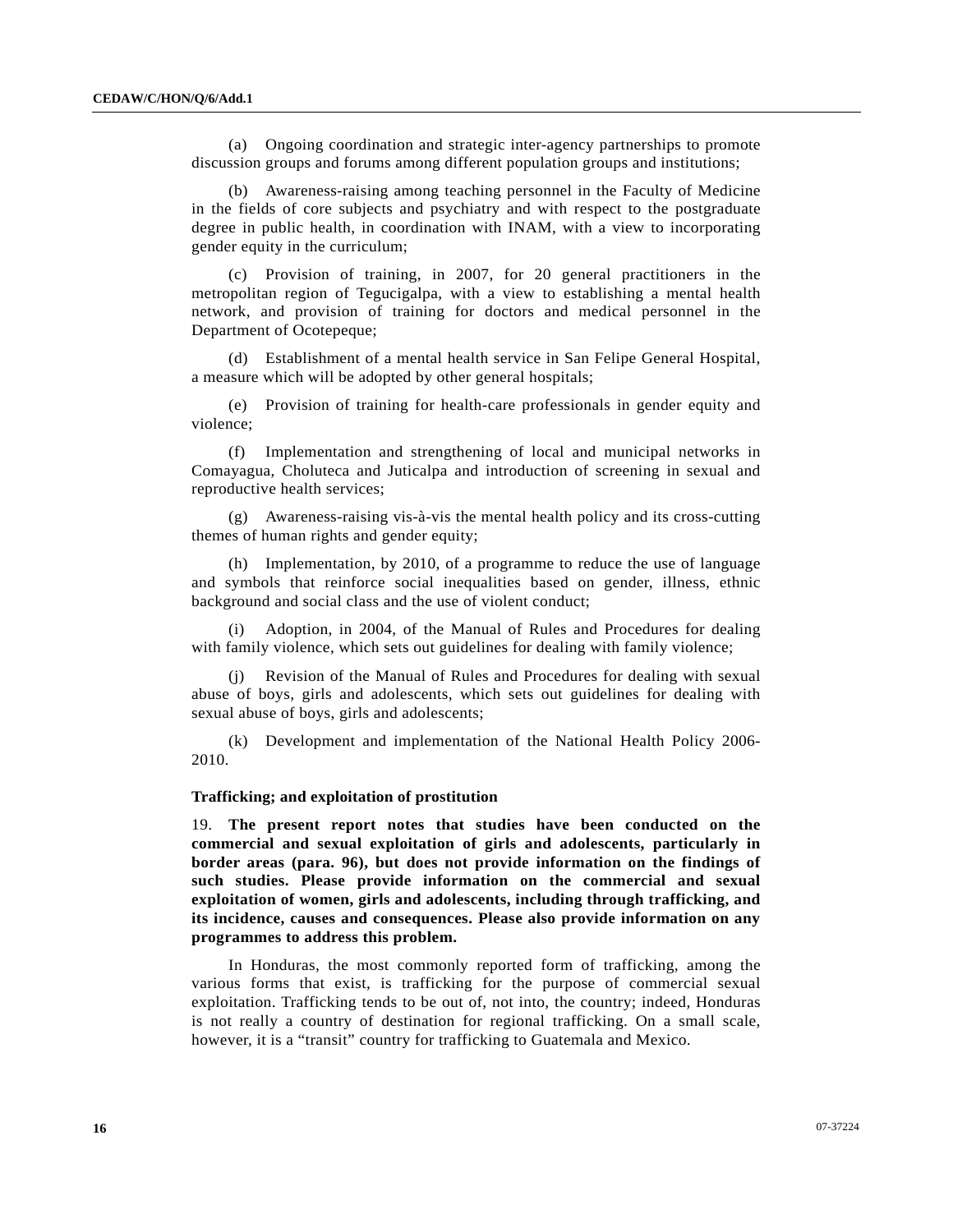The Government of Honduras has implemented various initiatives aimed at addressing commercial and sexual exploitation, the most important of which are:

 (a) Creation of a high-level committee for the eradication of the commercial sexual exploitation of women and children at the national level (2001);

 (b) Adoption of a plan of action against commercial and sexual exploitation and human trafficking, signed by the Government and the Inter-American Commission of Women (2002);

 (c) Creation of a unit for the investigation of crimes of commercial and sexual exploitation and sexual abuse in general in Tegucigalpa, Department of Francisco Morazán, and San Pedro Sula, Department of Cortes;

 (d) Adoption of the penal reform, which entered into force in February 2006. Since then, there have been a number of landmark cases relating to possession of child pornography and a conviction has been handed down, through abbreviated process, for paid sex with an under-18-year-old;

 (e) Coordination with Casa Alianza with a view to providing an effective and immediate response to problems raised by the Special Public Prosecutor's Office. This organization has provided comprehensive protection for child victims of commercial sexual exploitation that have been referred by the Special Public Prosecutor's Office to its various programmes and has assisted in a number of investigations;

 (f) Establishment of an inter-agency commission on migrants, one of the objectives of which is to transfer and receive people who have been victims of exploitation in other countries;

 (g) Participation in regional initiatives for the eradication of human trafficking, in particular the regional project Socially At-Risk Women and Adolescents in Central America (MARS), which is being promoted by the United Nations Development Fund for Women (UNIFEM) in the Departments of Ocotepeque and Valle. The aim of this project, which was launched in Honduras in 2006, is to strengthen partnerships and thereby improve coordination of local activities and campaigns for the prevention of violence against women and sexual exploitation.

### **Participation in political and public life and in decision-making**

20. **Information provided in the report reveals that in the most recent elections, the number of women in elected positions has declined. What measures have been adopted to guarantee the effective implementation of article 105 of the Law on Elections and Political Organizations? Please also indicate what other temporary special measures in accordance with article 4, paragraph 1, of the Convention, and the Committee's general recommendations 23 and 25 are in place to accelerate women's full and equal participation in all areas of public life and decision-making.** 

 The statistical information presented in the report goes up to 2003 and does not, therefore, take account of the impact of the reforms introduced to the Law on Elections, adopted in 2004. These reforms establish mechanisms to ensure equal opportunities for political participation (articles 103, 104 and 105).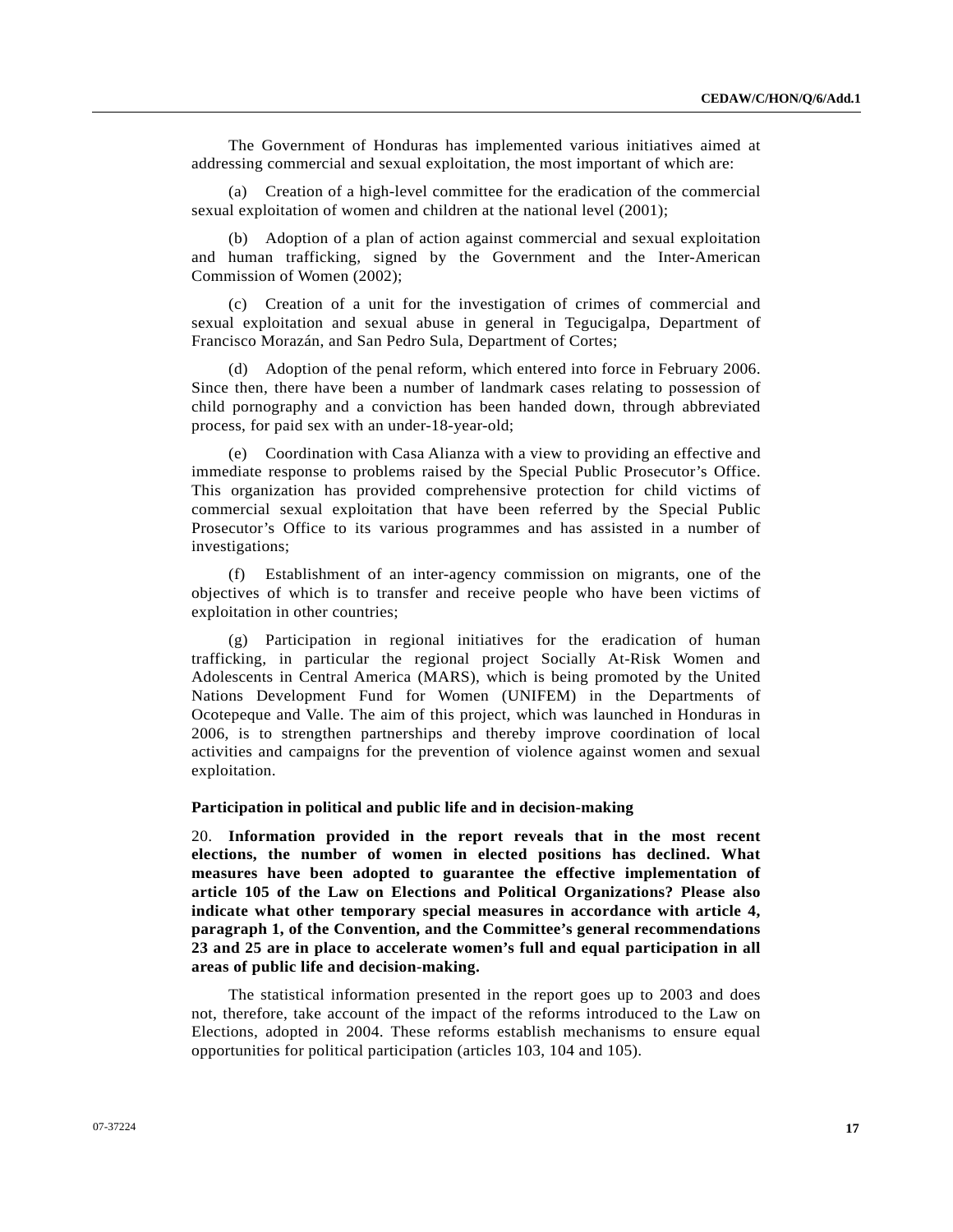As a direct result of these reforms, the most recent elections saw an increase in the number of women elected to represent the State of Honduras in the National Congress. The percentage of female deputies rose from 7 per cent to 24 per cent and the percentage of female alternates rose from 17 per cent to 21 per cent (as compared to the elections for the period 2002-2005).

|                   | Women's participation in the National Congress |           |          |          |
|-------------------|------------------------------------------------|-----------|----------|----------|
|                   | 2002-2005                                      | 2006-2009 | Increase | Decrease |
| Female deputies   | 7%                                             | 24%       | 17%      |          |
| Female alternates | 17%                                            | 21%       | 14%      |          |

 However, women's participation at the local level had mixed results, as the number of female mayors fell slightly, while the number of female deputy mayors and female municipal councillors rose in the country's 298 municipalities.

|                                 | Women's participation in local government |           |                 |          |
|---------------------------------|-------------------------------------------|-----------|-----------------|----------|
|                                 | 2002-2005                                 | 2006-2009 | <i>Increase</i> | Decrease |
| Female mayors                   | 9%                                        | 8%        |                 | 1%       |
| Female deputy mayors            | 12%                                       | 17%       | 5%              |          |
| Female municipal<br>councillors | 17%                                       | 18%       | 1%              |          |

 It should be pointed out that the National Women's Institute (INAM) worked hard to promote the adoption of the reforms introduced to the Law on Elections and raise awareness of the fact that, in order to have more women in leadership positions, more women need to participate in elections. In doing so, INAM coordinated with various civil society organizations that are involved in strengthening the role of women at the local level.

21. **The report, while noting the importance of the establishment of a minimum quota for women's participation in elected offices as contained in article 105 of the Law on Elections and Political Organizations, also notes that this article "contradicts and violates" article 104 of the same law, as well as the Equal Opportunities Law (para. 101). Please provide further explanation on measures taken by the State party to debate and resolve this perceived contradiction.** 

 The Government acknowledges that there is a contradiction in the wording of articles 104 and 105 of the Law on Elections. However, the minimum quota for women's participation in elected office was introduced in response to the limited opportunities that women have to enter the political arena. The quota will gradually be increased until it reaches 50 per cent, to be negotiated among the political parties. This coercive measure will facilitate the inclusion of women in candidate lists for publicly elected positions.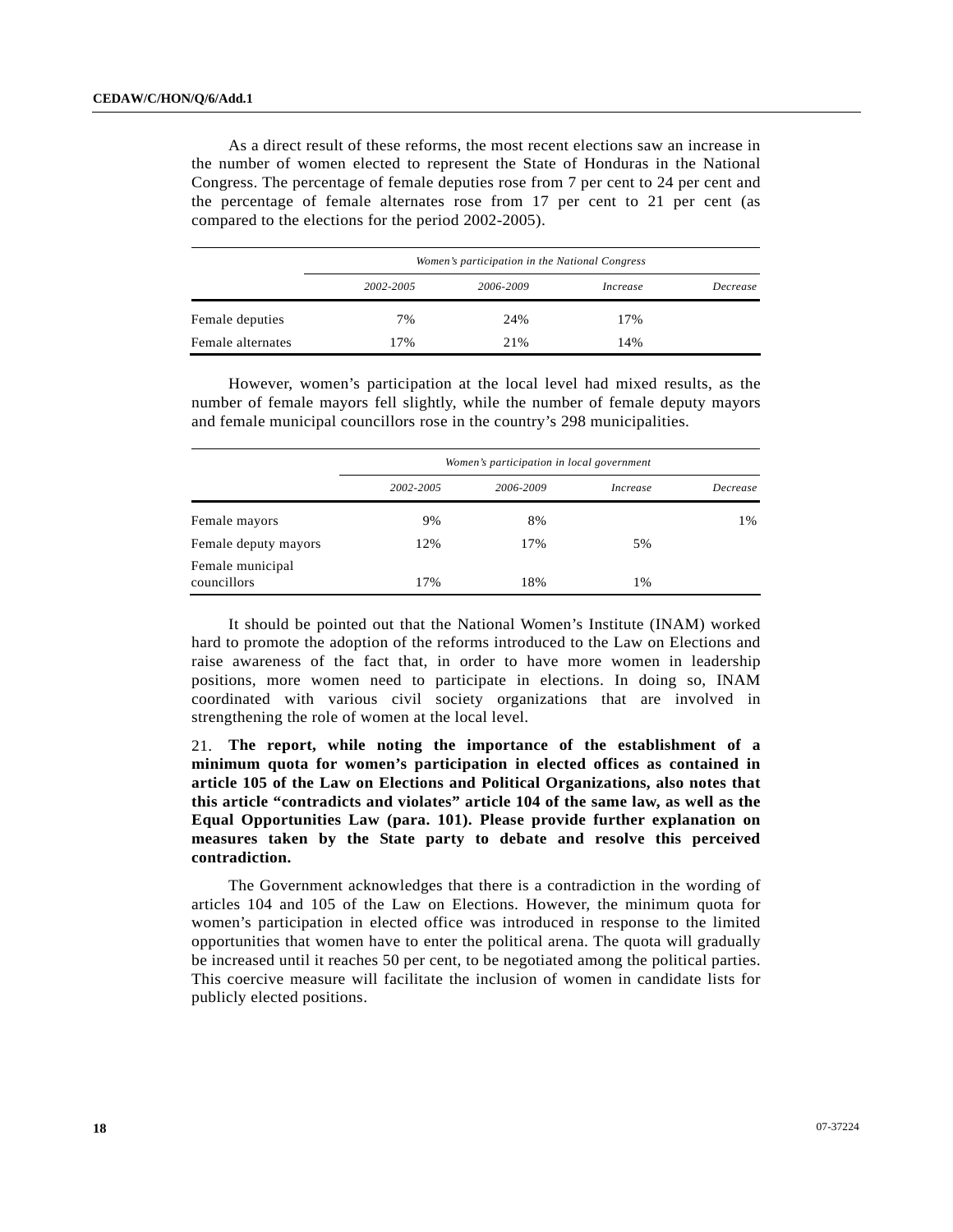**Employment; social and economic benefits** 

22. **The report acknowledges that programmes aimed at eliminating discrimination in employment are not effective, and that the legislative framework is not adequate. Please provide information on a time frame for amending the Labour Code, in order to achieve de jure compliance with article 11 of the Convention. Further, please indicate how and to what extent the proposal "Employment with Gender Equity", prepared by the National Women's Institute in 2004, has been taken into account in the amendment of national laws and the development of policies and programmes.**

 No amendments have been introduced to the Labour Code and the INAM proposal relating to "Employment with Gender Equity" has not, therefore, been taken into account in that regard. However, some elements of the proposal are being incorporated into the National Plan for the Generation of Decent Work in Honduras (PNEDH) currently being promoted by the Ministry of Labour and Social Security (STSS) in partnership with the Ministry of Industry and Commerce (SIC) and with technical assistance from the European Union and Honduras's Technical Analysis Unit (UNAT). The Plan envisages a series of outputs in line with its priority programmes and projects, all of which are at different stages of development, pending finalization of the harmonization and alignment process currently being developed. The Plan was adopted through Executive Decree 005-2007.

23. **According to the report, the female population of working age is defined as "over ten years [old]" (para. 328), and 64.4 per cent of girls working in domestic service are employed before the age of 14. Please indicate concrete steps being taken by the Government to ensure that young girls are protected from economic exploitation and the worst forms of child labour, and to ensure that young girls working in domestic service continue to receive an education.** 

 The Ministry of Labour and Social Security (STSS), through the National Commission for the Gradual and Progressive Elimination of Child Labour, is currently considering the adoption of regulations against the worst forms of child labour. The regulations include provisions on monitoring mechanisms and penalties for offenders. The private sector, through the Honduran Council of Private Enterprises (COHEP), has been consulted in this regard (source: COHEP).

 On 10 September 2000, the directors of COHEP issued a declaration in favour of the gradual and progressive elimination of child labour in Honduras. This document provides guidelines for the country's private sector and has resulted in a reduction in the employment of minors under 16 in the formal, organized private sector.

 In addition, the Government of Honduras has adopted legislation relating to the prohibition and punishment of offences of commercial sexual exploitation; the relevant amendments are contained in Title II of Book Two of the special section of the Penal Code.[2](#page-18-0) Honduras has also acceded to both Optional Protocols to the Convention on the Rights of the Child.

24. **Please provide information on the working conditions of women in the maquila sector. Please also provide information about actions taken by the** 

<span id="page-18-0"></span>**\_\_\_\_\_\_\_\_\_\_\_\_\_\_\_\_\_\_** 

<sup>2</sup> Amended under Decree No. 234-2005 of 1 September 2005, published in Official Gazette No. 30920 of 4 February 2006.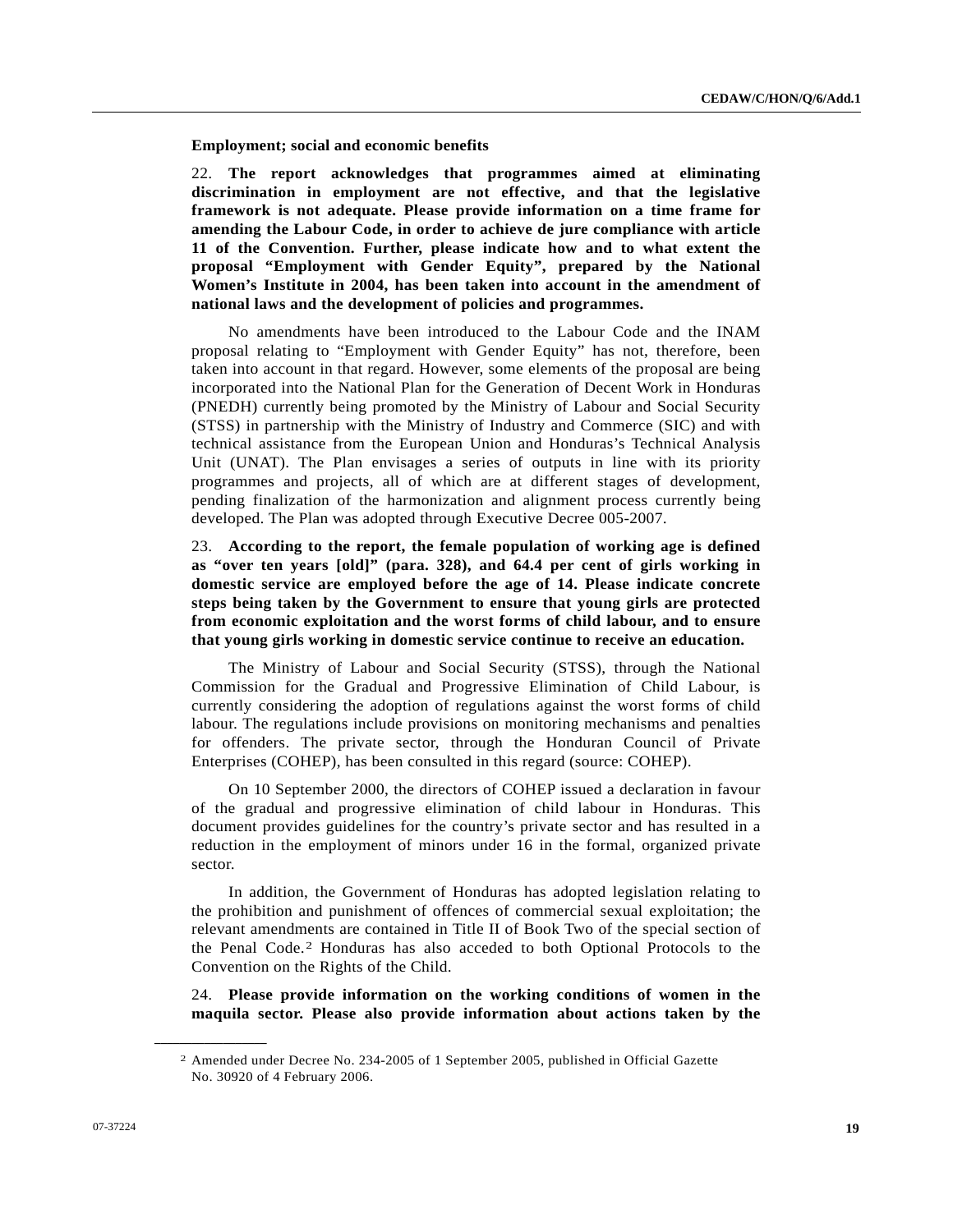## **Government to ensure that the rights of women working in the maquila sector are guaranteed, including their right to minimum wage, and that women are informed of, and can claim their rights.**

 The majority of maquila workers are young women between the ages of 17 and 25 who entered the workforce at the age of 12 or 13.

 According to 1995 data from the Central Bank, women comprise 95 per cent of the workforce in the garment industry. Data provided by the President of the Honduran Maquila Association (AHM) indicate that, in 1995, approximately 87 per cent of maquila workers were women.

 The primary complaints are that the maquila industry violates workers' labour rights, does not pay taxes and takes advantage of the widespread poverty to pay low wages. Maquila industries remain "fly-by-night" operations in that they do not contribute to the national wealth; they create little value added and do not make long-term investments. Maquila firms use low technology and simple industrial processes. Furthermore, the cost of their industrial equipment and the development of physical infrastructure is borne by the State.[3](#page-19-0)

 The Government of Honduras has taken various measures to protect workers' rights, including:

 (a) The development of the project "Comply and Win: Strengthening Labour Rights", which aims to:

- Increase compliance with labour standards by disseminating information on labour legislation, strengthening labour inspection systems and developing alternative methods of labour dispute settlement;
- Increase and improve the Ministry of Labour's use of mediation and conciliation in labour disputes;
- Strengthen awareness of mediation and conciliation on the part of workers, employers and workers' and employers' organizations;
- Strengthen mechanisms for the promotion and protection of women's labour rights, while incorporating a gender perspective;

 (b) The development of the project "Mobilization of resources for the prevention of STIs and AIDS in women working in the maquila sector". The project focuses on establishing a partnership with AHM so that HIV/AIDS prevention services can be set up in the firms. The project strategy includes two lines of action: (1) advocacy activities to mobilize resources within the companies and (2) technical assistance, training and monitoring;

 (c) The establishment, by law or by agreement, of minimum wages for maquila workers which are higher than those for workers in the domestic production sector;

 (d) The establishment of a department of labour services within the Technical Service Department. This department, which was set up by AHM in March 2006, is responsible for raising awareness of the need to comply with labour

<span id="page-19-0"></span>**\_\_\_\_\_\_\_\_\_\_\_\_\_\_\_\_\_\_** 

<sup>3</sup> Mirta Kennedy, *Mujeres y maquilas en Honduras* (Women and maquilas in Honduras) (http://www.iued.unige.ch/information/publications/pdf/yp\_silcence\_pudique/17-Eco-Mirta.pdf).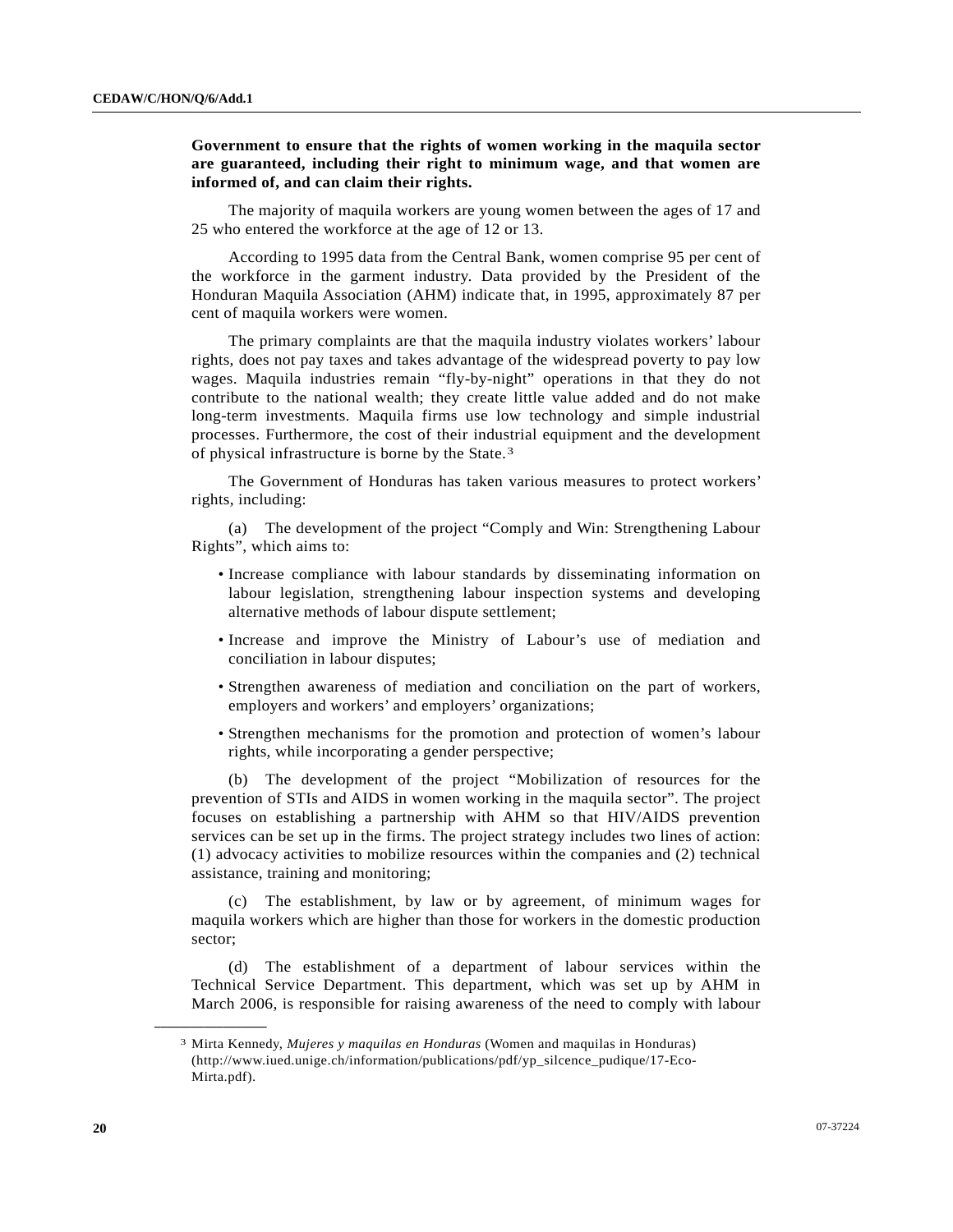laws and regulations, establish good practices and strengthen corporate social responsibility through cooperation with programmes such as "Comply and Win: Strengthening Labour Rights" and institutions such as the Ministry of Labour and Social Security (STSS), the Honduran American Chamber of Commerce, the Fair Labor Association and the knitted fabrics association "Agrupación Española de Género de Punto";

 (e) The development of the programme PROCINCO (Comprehensive Training for a Competitive Garment Industry). This programme was designed to provide training, advice and related services in the areas of production and occupational health and safety in the garment industry. The programme was initiated in 2001 by AHM, through an agreement with the National Vocational Training Institute (INFOP). Programme objectives include improving the competitiveness of the Honduran garment industry, improving working conditions with respect to occupational health and safety and strengthening relations between employers and employees.

### **Poverty and rural women**

25. **Please provide information on the migration of women and girls, both internally and internationally, including information about the number and profile of migrant women and girls, and steps being taken to protect migrant women and girls from abuse, exploitation and violence.**

 According to statistical data provided by the Ministry of the Interior and Justice, the migration of Honduran women and girls is increasing, as shown by the fact that the annual number of women and girls deported back to Honduras by air and by land is climbing steadily. In 2004, 8,746 women were deported by land, while the figure for 2005-2006 stands at 18,348. In 2005, 2,084 women were deported by air versus 1,567 in 2006.

 Poverty is forcing an increasing number of women to leave Honduras in search of work and better opportunities.

26. **According to the report (paras. 88, 91), the rights of women in the agricultural sector are deemed to be "satisfactory", but are not guaranteed due to inadequate and unequal distribution of resources and unequal terms of trade which increase women's vulnerability to poverty. What steps have been taken to ensure women's active participation in the design and implementation of programmes in the agricultural sector and poverty reduction programmes in general, including in the allocation of international aid?** 

 Gender mainstreaming in agricultural programmes and projects is mandatory. Accordingly, the Government has developed the following programmes, among others:

 (a) "Support for the implementation of the equal opportunity policy in the rural sector". This programme is primarily aimed at increasing the social and productive participation of women in rural areas;

 (b) "Support for rural women with a view to increasing food production". Under this programme, fiscal transfers are used to provide seed capital to help women set up rural financial cooperatives;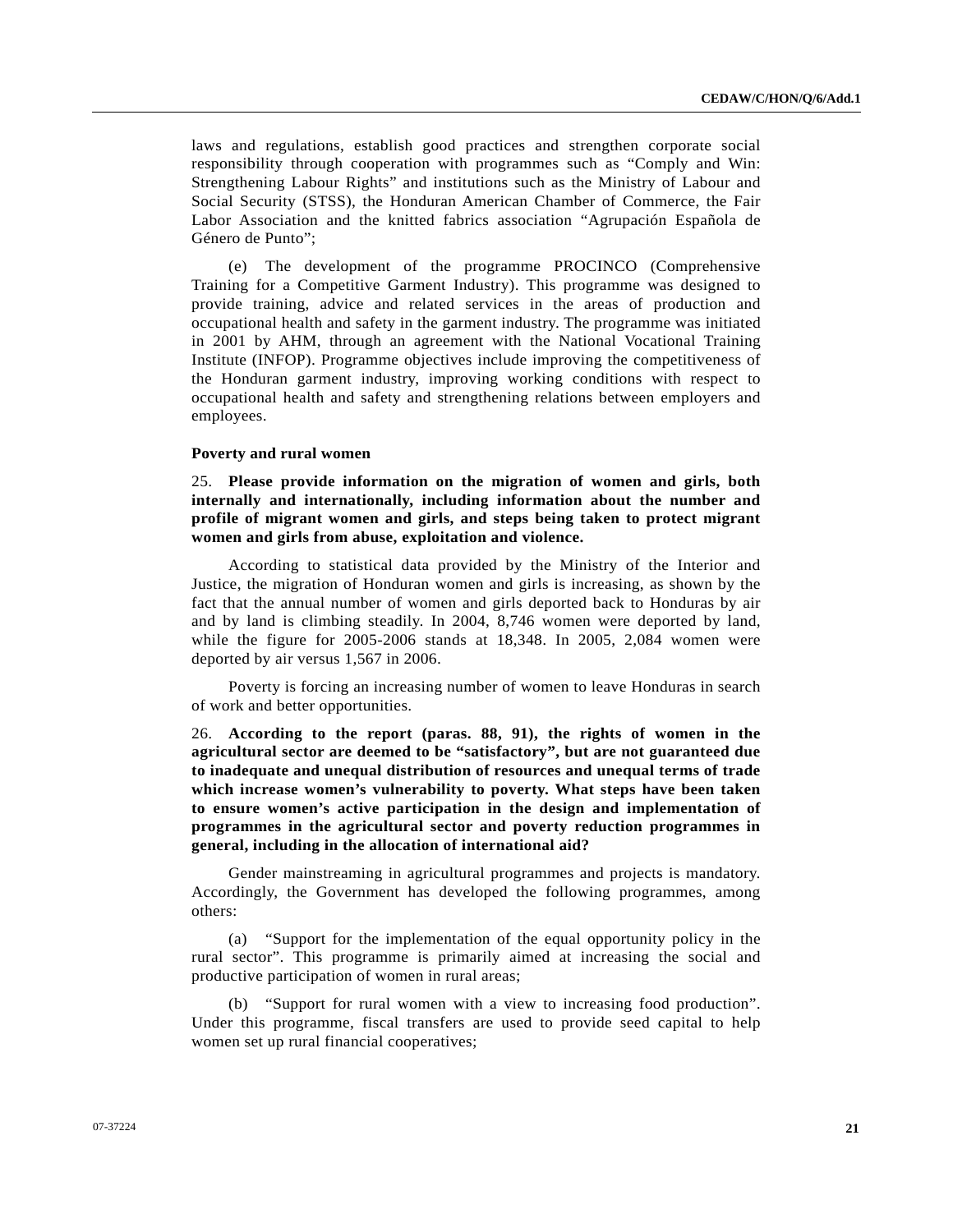(c) "Support for rural microenterprises". This programme, which has an equal-opportunity policy, provides financial and marketing support to rural women, particularly women heads of household, so that they may improve their standard of living;

 (d) "Forests and Rural Productivity". This project contributes directly to three of the four pillars of the Government's Poverty Reduction Strategy, namely:

- The acceleration of equitable and sustainable economic growth through increased production, marketing and value added in the agricultural and forest sector, the enhancement of equitable access to natural resources, the assurance of land tenure rights and improved food security;
- The reduction of rural poverty through investments in training, technology transfers, the management of protected areas and production projects, employment generation and the promotion of rural microenterprises;
- The achievement of strategy sustainability through community management of natural resources and co-management of protected areas, the strengthening of local institutions and the promotion of decentralization strategies and institutional transparency.

 One of the key project indicators is the increased direct participation of women (currently 30 per cent);

 (e) "National Programme for Local Development" (PRONADEL). This programme contributes to the poverty reduction strategy by generating income and employment in the rural sector and promoting appropriate management of natural resources. It supports the development of local management capacity by funding production initiatives and other services needed to implement profitable and sustainable projects in rural areas. The programme also aims to increase women's participation and leadership in producers' organizations;

 (f) "Special Programme for Food Security" (SPFS). This programme seeks to promote the active participation of women and men in project activities, while offering equal conditions and opportunities. The project's targeting policy emphasizes the participation of women. For example, it targets "Women heads of household living in areas covered by the programme, who cultivate small plots of land with kitchen gardens and raise barnyard fowl and pigs. Their production is dependent on the weather, they have few inputs and their workforce consists of family members who engage in small-scale trade."

### **Marriage and family relations**

27. **The Family Code is acknowledged to have weaknesses and obstacles that preclude its effectiveness for women and children. Specifically noted are "the mechanisms by which justice is applied in the country" and social, cultural and economic factors that may constitute obstacles to women's access to justice (paras. 361, 362). Please outline steps being taken by the State party to enhance women's knowledge of their rights, and their capacity to gain access to justice, in all family matters.** 

 The Government has developed educational programmes to raise awareness of laws relating to family rights. The programmes are implemented in partnership with the National Women's Institute, the judiciary, the Attorney-General's Office, the